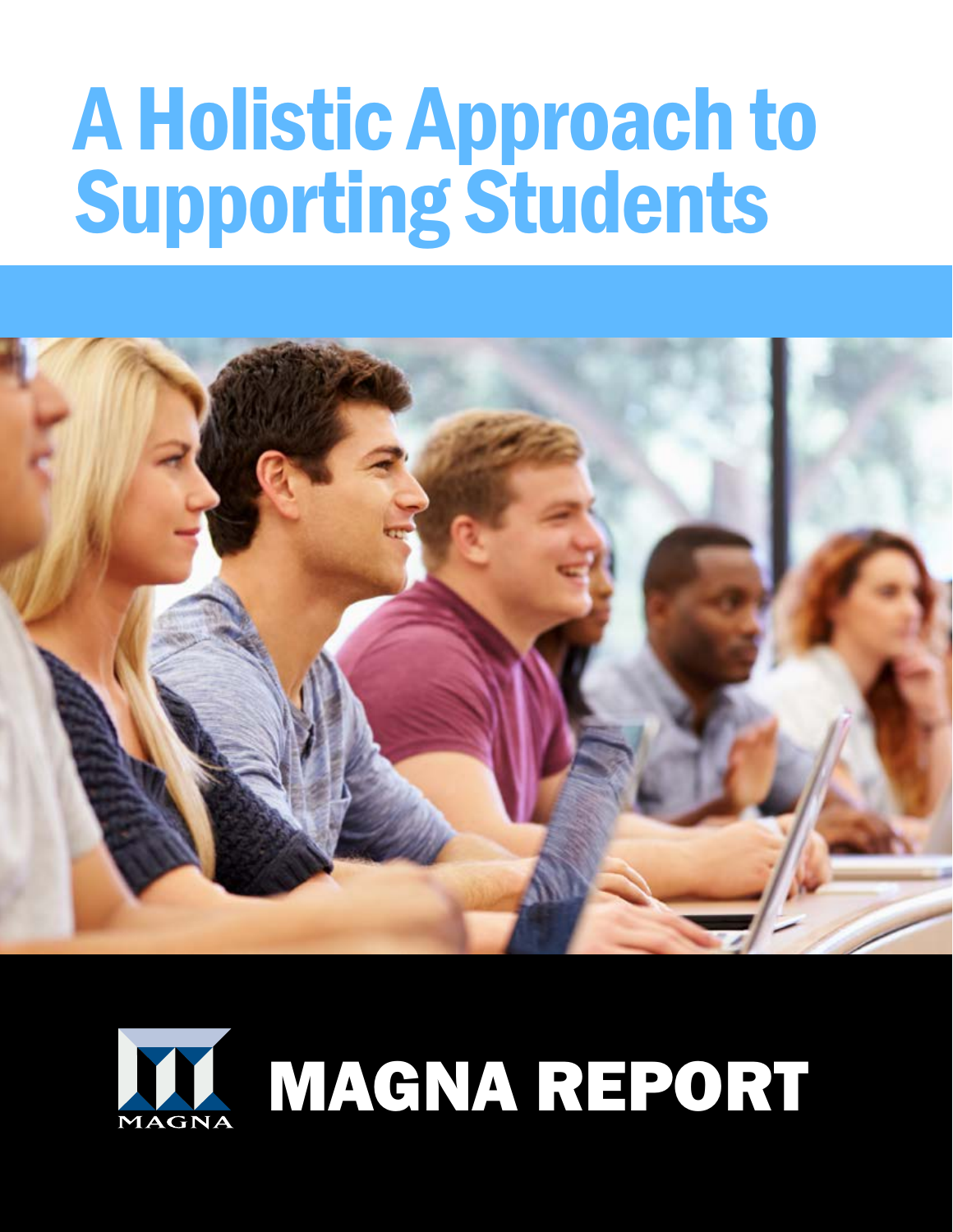# About this report

*A Holistic Approach to Supporting Students* was created to give higher educational professionals, from faculty to administrators, ideas on how to support their institution's students from every angle.



Magna Publications 2718 Dryden Drive Madison, WI 53704 USA Domestic: 800-433-0499 • International: 608-246-3590 Fax: 608-246-3597 **support@magnapubs.com http://www.magnapubs.com** 

©2016 Magna Publications Inc. All rights reserved. It is unlawful to duplicate this report in any manner without written consent from Magna Publications.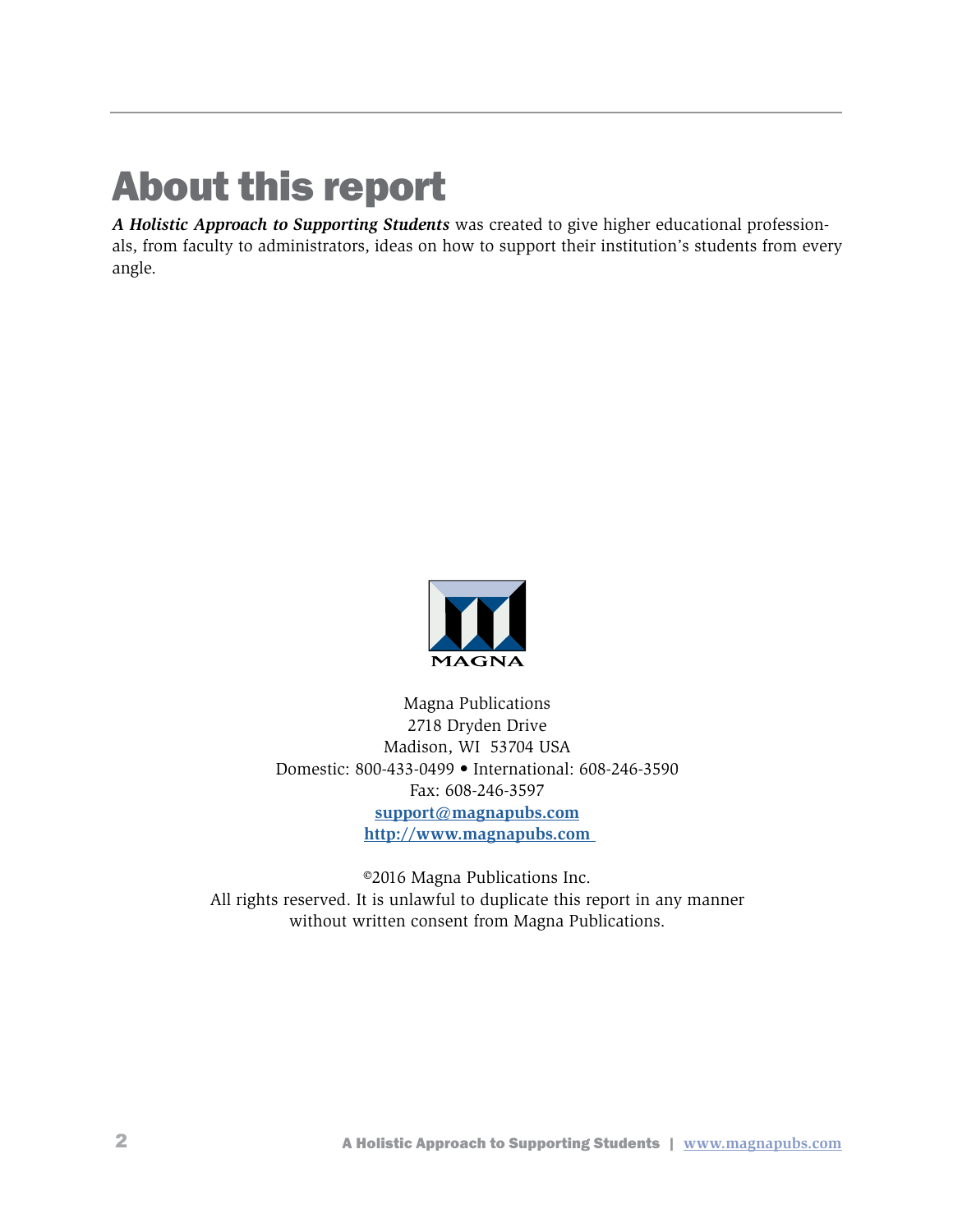# Table of Contents

| <b>Chapter One – Supporting Students in the Classroom</b>                |  |
|--------------------------------------------------------------------------|--|
|                                                                          |  |
|                                                                          |  |
| <b>Chapter Two - Supporting Online Students</b>                          |  |
|                                                                          |  |
|                                                                          |  |
| <b>Chapter Three - Supporting Students as an Academic Leader</b>         |  |
|                                                                          |  |
|                                                                          |  |
| <b>Chapter Four – Supporting Students in Distance Education Programs</b> |  |
| How Teaching Load, Employment Status Effect Student Performance  21      |  |
|                                                                          |  |
| <b>Chapter Five - Supporting Students through Recruitment Strategies</b> |  |
| Graduate Recruitment: One Possible Solution to Enrollment Dilemma? 27    |  |
|                                                                          |  |
|                                                                          |  |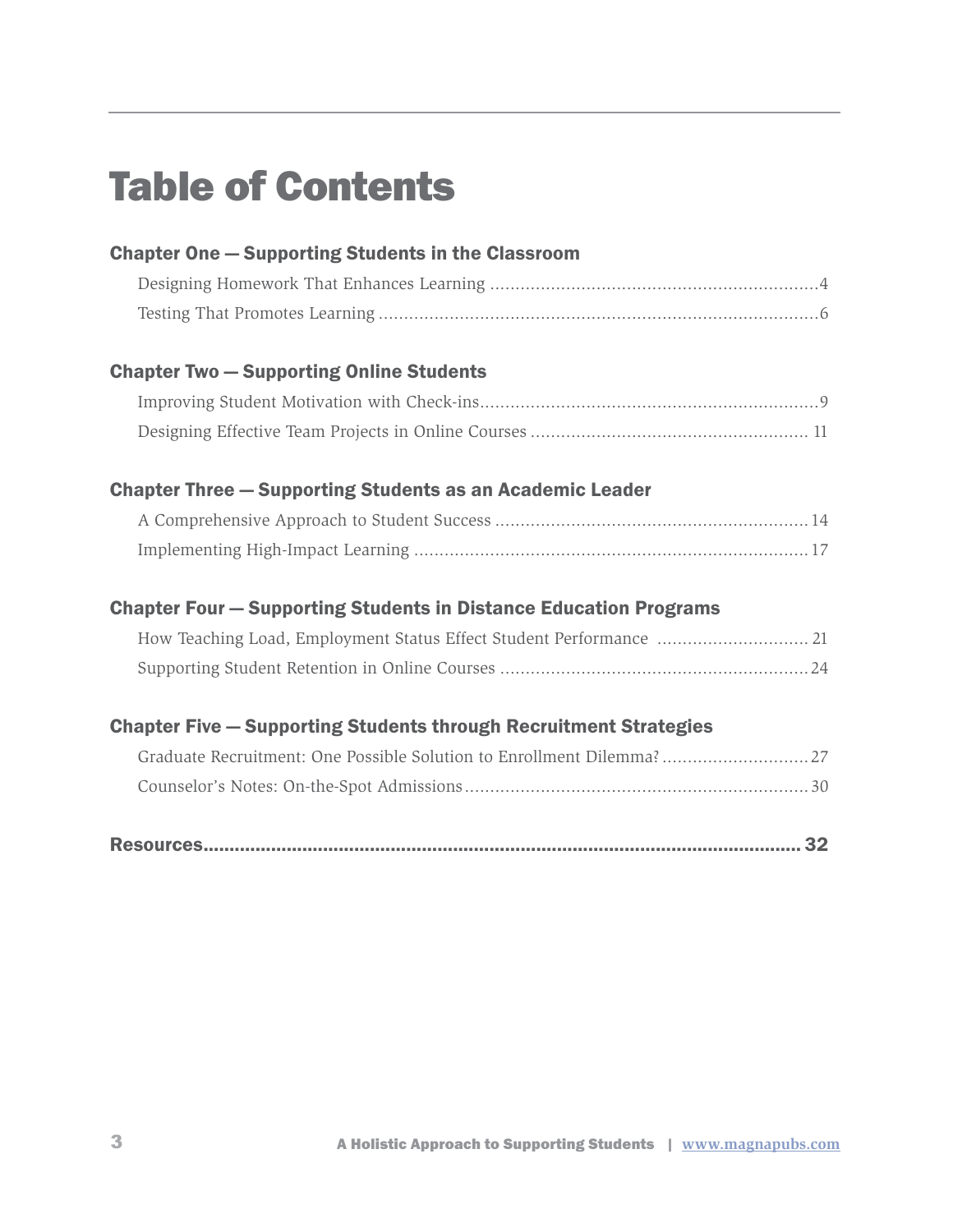### Chapter One Supporting Students in the Classroom



**All articles were selected from** *The Teaching Professor* **newsletter.**

# Designing Homework That Enhances Learning

*Written by: Maryellen Weimer, PhD* 

What kind of homework assignments promote learning? We don't need research to confirm that doing homework benefits most (maybe it's all) college students. But there are some vexing issues. If the homework is graded and if those grades count, students will do the homework. But then all that homework must be graded. That can involve a huge time investment for the teacher. So, faculty respond by designing homework assignments that can be graded quickly or aren't graded at all, with students getting credit for completing them, provided the work shows they've made a reasonable effort. Both of those options tend to compromise the amount of learning that results from doing the homework assignment.

A faculty research team tested an interesting homework design feature in multiple sections of an undergraduate educational psychology course. Homework was assigned in every class session, and it consisted of 10 to 12 short-answer essay questions. Even though most of the questions could be answered in two to five sentences, that's enough homework grading to bury most teachers. In one of the experimental conditions, students simply got credit for the percentage of questions answered in each homework assignment—the completion option. In the other, answers to 10 percent of the questions (randomly selected) were graded according to a quality criteria explained in the article. In this option students knew some of their answers would be graded, they just didn't know which answers. The second approach reduced the instructor's grading time by 90 percent. Credit for both assignment options was the same.

Researchers were interested in two questions. "The first goal of the study was to determine if a randomized credit contingency [the second option] would produce higher-quality answers than assessment of all homework items for completion." (p. 65) "The second goal was to see if improvement in the quality of students' homework would indirectly improve their exam performance." (p. 65) And the results confirmed both these hoped-for conclusions. "Setting random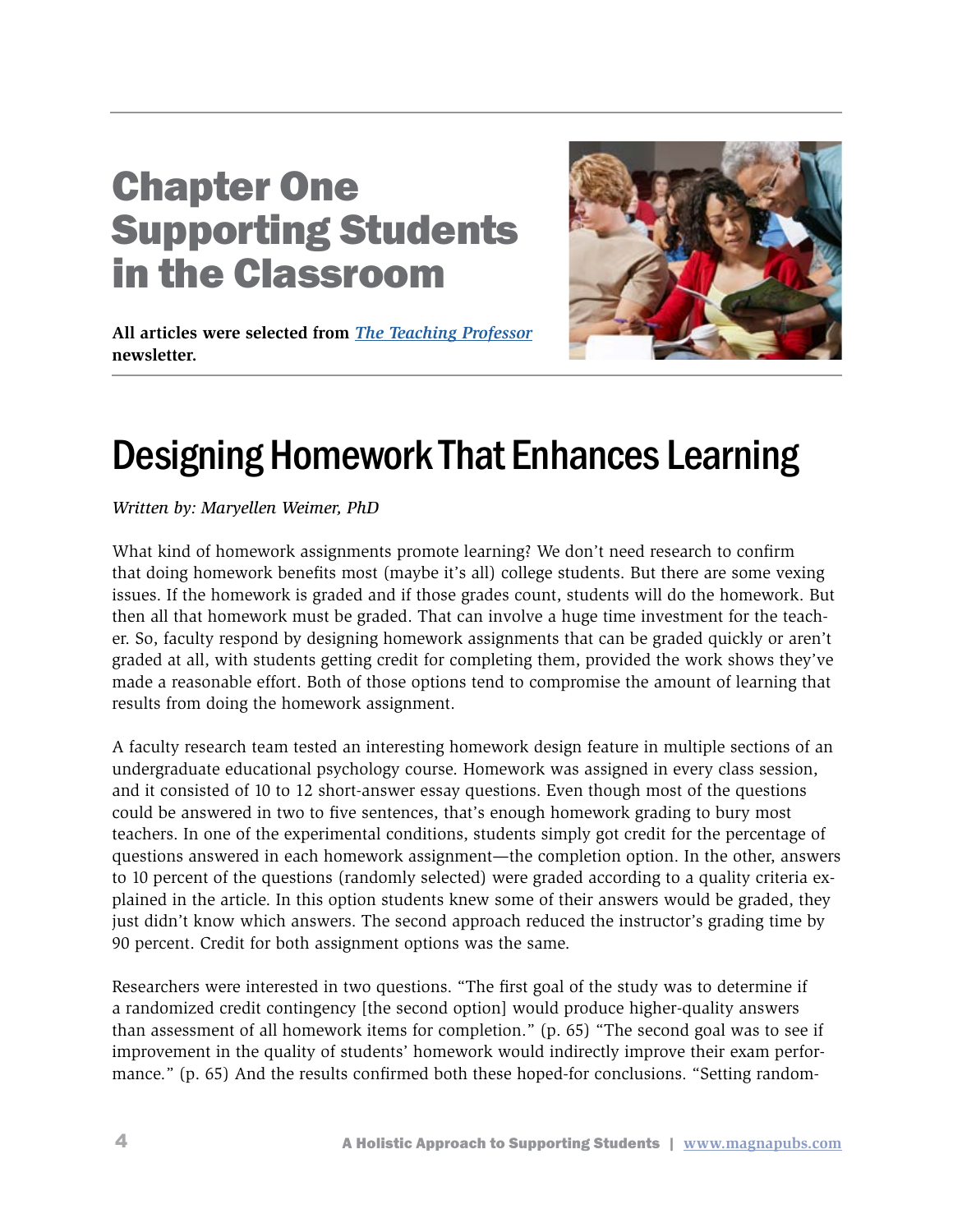ized reward contingencies specifically for accuracy of homework produced both significantly higher accuracy and length of homework answers than a reward contingency based on completion of the homework." (p. 73) The randomized answer option was also associated "with modest but significant gains in adjusted exam scores." (p. 73)

In a discussion of how these findings relate to other research, the study authors note that over the past decade, research has identified a number of factors that either contribute to or actually predict exam scores. They list (and reference) homework completion, critical-thinking ability, participation in class discussion, generic vocabulary, and student efficacy. "None of these studies considered separately constitute a dramatic contribution to exam scores, but taken together they provide a relatively extensive picture of what accounts for exam performance." (p. 74)

Completing a homework assignment like this one not only promotes the learning of course content, but it also brings students to class prepared to talk about the content. They can answer questions and add insights, and that makes for richer class discussions.

Design details, even small ones, do make a difference. In this case they encouraged students to prepare longer and more accurate answers to questions about course material, and those answers

### *Design details, even small ones, do make a difference.*

were associated with better exam scores. And by reducing the number of answers that were graded, this design detail makes giving regular and substantial homework assignments a viable option for faculty members. Would students object to having to prepare answers for which they got no credit? In this case, exam questions were conceptually linked

to the homework assignment questions. An example in the article illustrates this connection. If students are shown the relationship between homework questions and those on the exam, that may dampen their objections.

**Reference:** Galyon, C. E., Voils, K. L., Blondin, D. A., and Williams, R. L. (2015). The effects of randomized homework contingencies on college students' daily homework and unit exam performance. Innovative Higher Education, 40 (1), 63-77.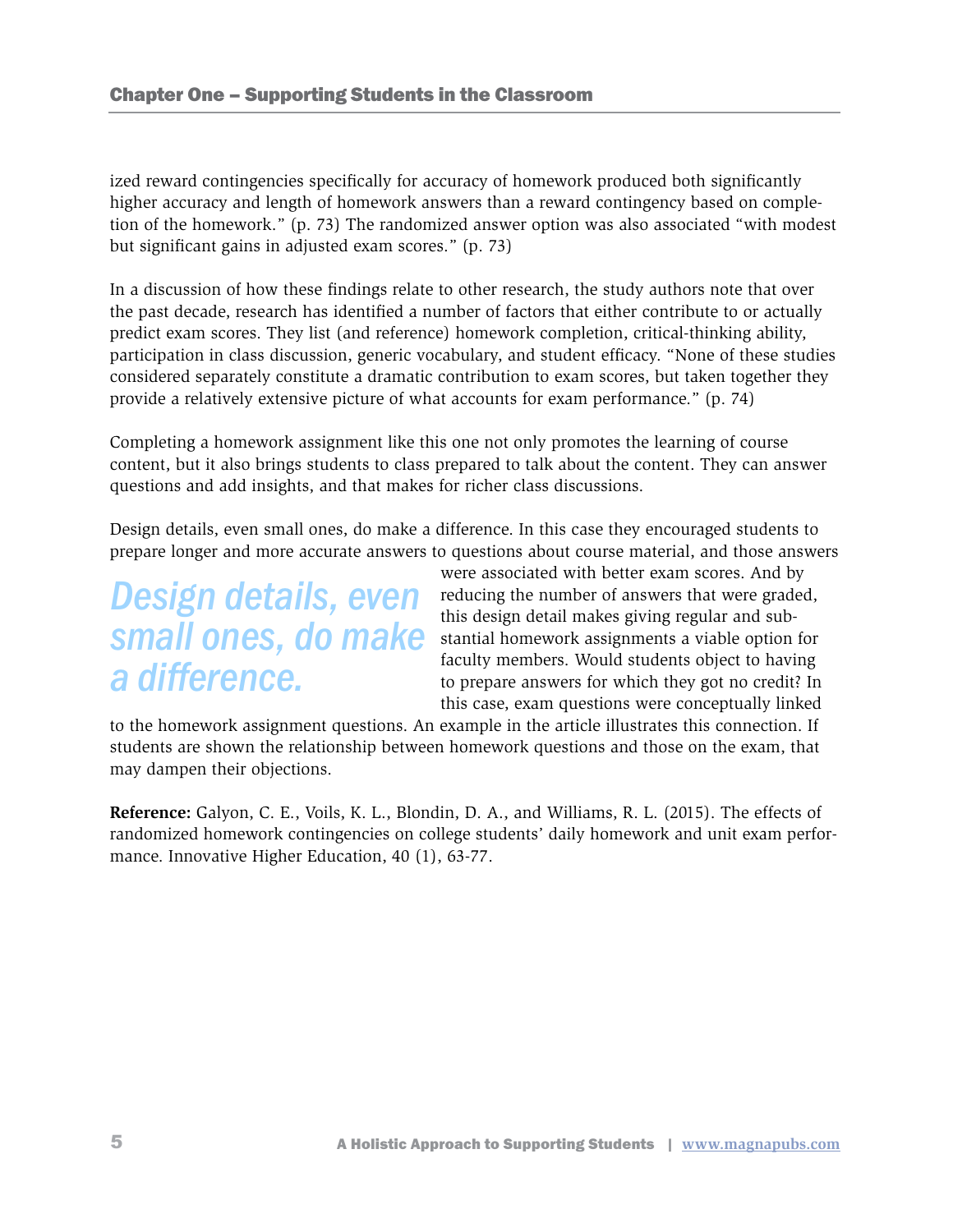### Testing That Promotes Learning

#### *Written by: Maryellen Weimer, PhD*

Testing has a prominent role in most college courses. It's the method most often used to determine the extent to which students have mastered the material in the course. Say "tests" and thoughts jump immediately to evaluation and grades, with students thinking "stressful" simultaneously or shortly thereafter. What rarely crosses the minds of students and teachers is the power of testing to promote learning. Cynthia J. Brame, Ph.D., and Rachel Biel, CFT in their article, Test-enhanced learning: The potential for testing to promote greater learning in undergraduate science courses, noted that "One of the most consistent findings in cognitive psychology is that testing leads to increased retention more than studying alone does." (p. 1)

Testing, as it's understood by teachers and students, "does not reflect the setting in which the benefits of 'test-enhanced learning' have been experienced. In the experiments done in cognitive science laboratories, the 'testing' was simply a learning activity for students." (p. 9) It was "no

*"One of the most consistent findings in cognitive psychology is that testing leads to increased retention more than studying alone does."* stakes" (as in it didn't count in grade calculation) or "low stakes" (as in it counted very little). Brame and Biel think "retrieval practice" might be a more accurate description of the activity involved here.

The article highlights research that documents six positive benefits achieved by this kind of testing. They are derived from studies that involved undergraduates "learning educational-

ly relevant materials (e.g., text passages as opposed to word pairs)." (p.1) Here's a brief synopsis of each effect. They are described in much greater detail in the article with highlights from individual studies and an elaborate table.

**Repeated retrieval enhances long-term retention in a laboratory setting.** When you learn something new, the more times you retrieve the information, the better you remember it. Studies here document that repeated testing (which is all about retrieval) facilitated long-term retention better than studying did. In other words, testing oneself with questions is more effective than just going over the material.

**Various testing formats can enhance learning.** The questions can be multiple choice; they can be short answer, cued recall, even free recall. Various questions types have been shown to provide significant benefit over study alone.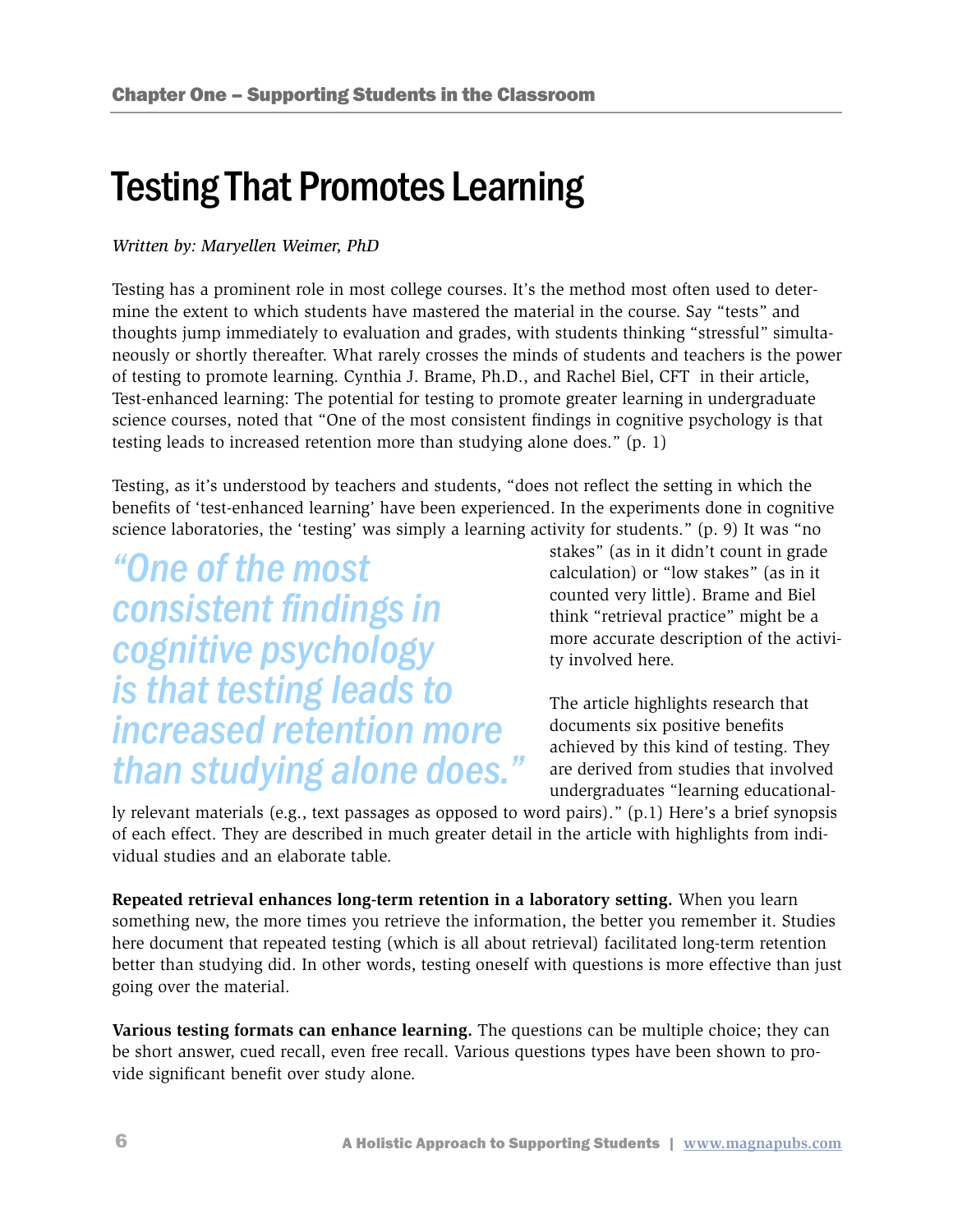**Feedback enhances the benefits of testing.** Simply answering questions did improve performance, but feedback, as in finding out the correct answer, provided an added benefit.

**Learning is not limited to rote memory.** To some faculty, test-enhanced learning may seem like the kind of testing that encourages students to just memorize material. The authors discuss research here that identifies benefits beyond simple recall, such as being able to transfer knowledge to different domains.

**Testing potentiates further study.** The case in point here is pretesting and research documenting that it improves students' studying, perhaps by cuing them to focus on key ideas.

**The benefits of testing appear to extend to the classroom.** All of the research highlighted in support of the previous five benefits was conducted in laboratories. However, there are studies suggesting "the benefits of testing may also extend to the classroom." (p. 8)

The authors conclude with a section that suggests some ways faculty might consider implementing what is known about test-enhanced learning.

**More and frequent quizzing.** "The studies summarized earlier suggest that providing students the opportunity for retrieval practice—and ideally, providing feedback for the responses—will increase learning of targeted and related material." (p. 10)

**Providing "summary points" during a class.** This approach encourages retrieval practice by asking students to use their words to recall key or main points at various intervals during a class period and/or at its conclusion. Their summaries could be written in their notes, shared with those nearby, or spoken in class.

**Use of pretesting.** Testing students' prior knowledge of a subject appears to "prime" them for learning. These tests could be administered at the beginning of a unit or class session or online with a question set that students could be told they will need to be able to answer after learning the material.

**Sharing what is known about test-enhanced learning.** The recommendation here is to talk with students about this kind of testing, explaining how it has been shown to enhance learning. It will be a new way for students to think about testing, but it's certainly a more positive and less stressful take on the value of test questions and testing experiences.

Kudos to the authors for undertaking this review and putting together an article that makes the findings understandable and useful to practitioners. It's one of those pieces of scholarship prepared for faculty in one discipline that can be used to make teaching more evidence-based in any field.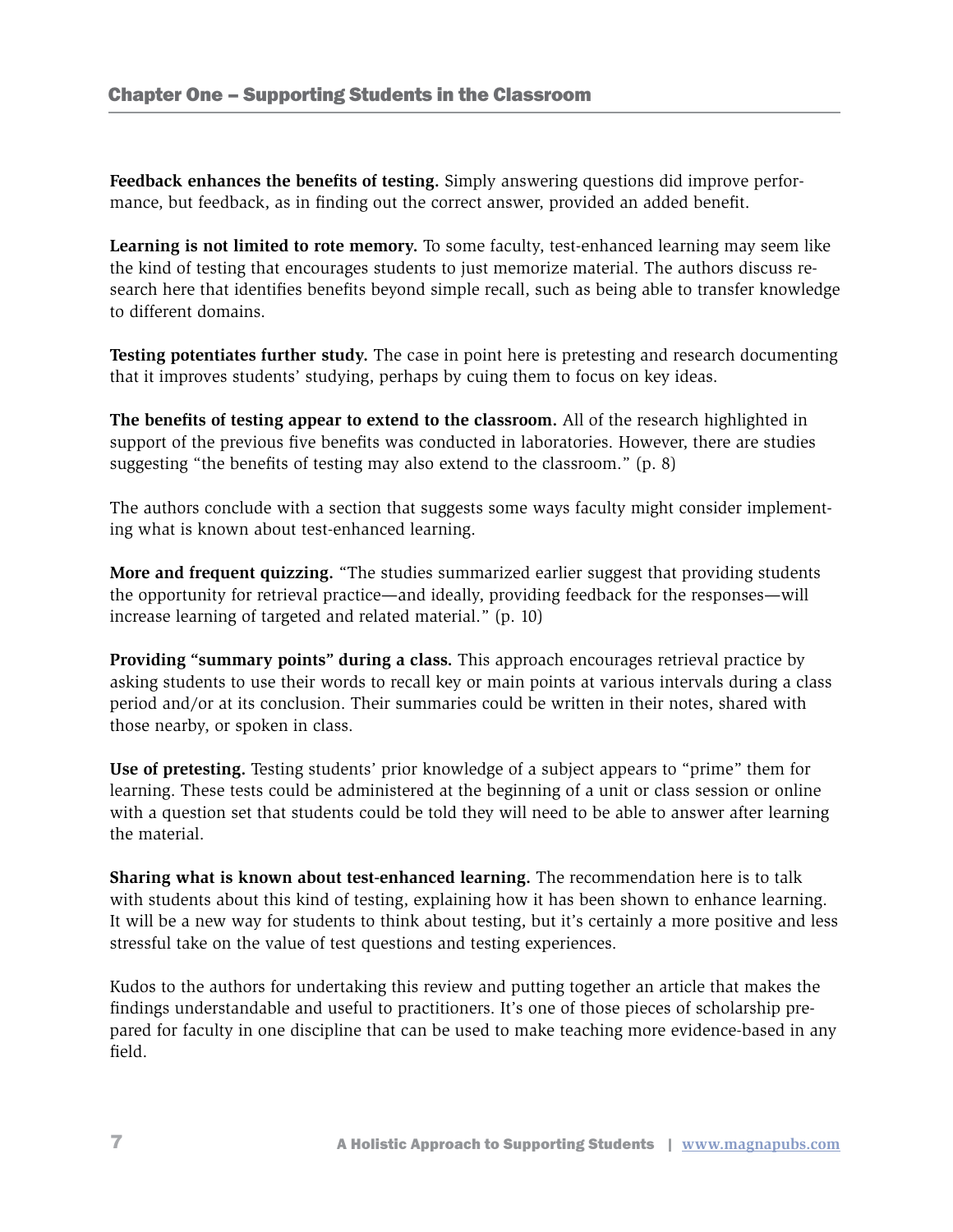**Reference:** Brame, C. J. & Biel, R., (2015). Test-enhanced learning: The potential for testing to promote greater learning in undergraduate science courses. Cell Biology Education—Life Sciences Education, 14 (Summer), 1-12.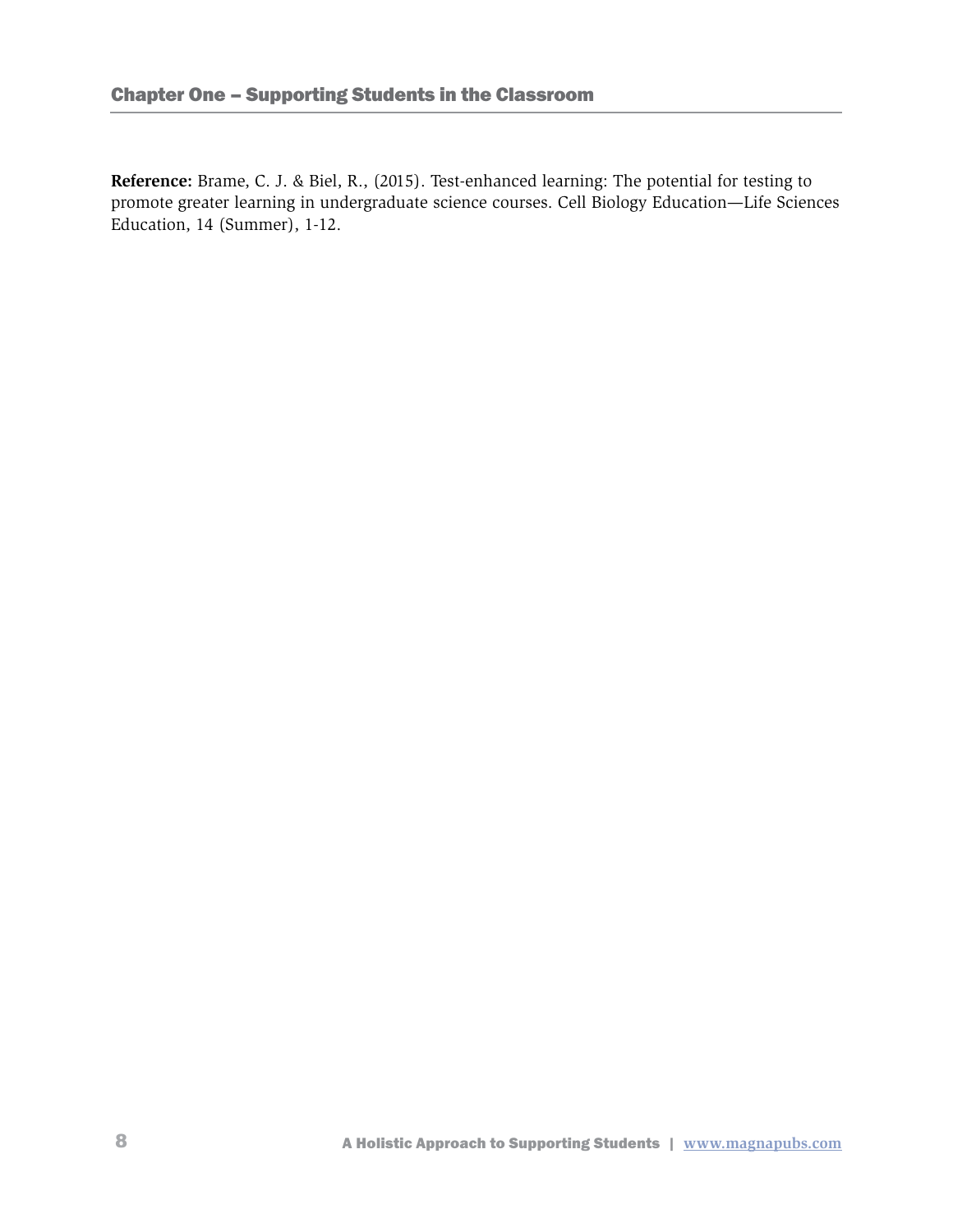## Chapter Two Supporting Online **Students**

**All articles were selected from** *Online Classroom* **newsletter.**



# Improving Student Motivation with Check-ins

*Written by: Alisha Etheredge*

Students will naturally start losing motivation in a college course over time. This is an even bigger problem in online courses, where students can easily feel distanced from the instructor and each other. As an instructor, I notice this as a steadily deteriorating quality of student work during the course. But I found that scheduling a check-in near the beginning of the course will reverse the trend.

I like to do the check-in soon after the start, within the first three weeks. This is to show students that I care and to nip any early problems in the bud. The check-in also helps establish a relationship with the student. From this baseline I can then follow up with more messages throughout the course, returning to issues that came up in the first check-in.

I divide my students into two groups for my check-in, those with a course average above 80 percent, and those below 80 percent. For those above 80 percent, I send out a simple email that recognizes their work.

*Congratulations on a successful start to our course! I didn't want your hard work to go unnoticed. You're doing a great job keeping up with the assignments and actively participating in the discussions. Please do not hesitate to let me know if you have any questions or concerns. Remember, I am here to help you throughout our short five weeks together.* 

I will also add observations on things that they are doing particularly well and anything that they could still work on. Again, the point is to demonstrate that I am tracking their performance and am here to help.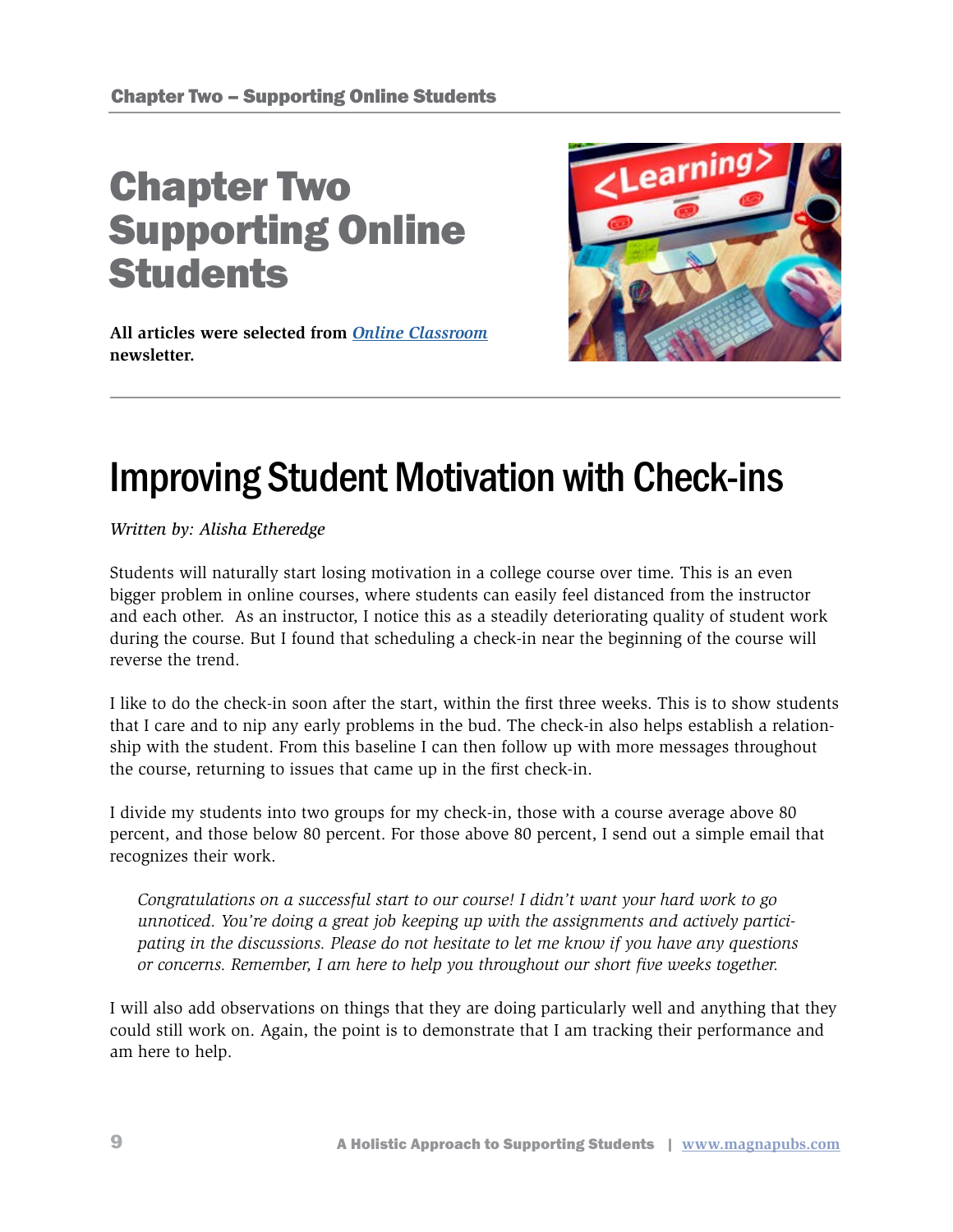For the students below 80 percent, I look at what is bringing their grade down. Are they missing an assignment? Is the quality of their work below par? Are they not following assignment instructions, or omitting important components? I then send out a very simple email to those students that might have the following start.

#### *Subject: Is Everything OK?*

*I just wanted to reach out because I noticed that you did not get off to a great start in our course. Although you submitted all your assignments, your performance on them was not as high as it could have been. Please reach out to me if I can be of any assistance. Review my feedback to you on your assignments, and contact me if you have any questions on it. I want you to do well in the course, and I know that you are able to do it. Hang in there!* 

After sending the message, I always find that many students open up and let me into their world. They explain why they are not performing well or why they were not able to get an assignment

*I have learned that the simple act of demonstrating your concern for students goes a long way.*

in. The information that they provide allows me to more effectively personalize my future communications with them. Instead of saying, "Why aren't you performing well on your work?" I can say, "I know it's tough taking care of a five-month-old, working full time, and going to school, but I know you can do it. Here are some tips for sneaking in some study time at different points throughout the day."

Students are always very appreciative and let me know that it meant a lot to receive that type of recognition. Here is one such response from a student.

*Wow!! Thank you!!! That means a lot. You are the first instructor to send something like this. I appreciate the positive encouragement.* 

I have learned that the simple act of demonstrating your concern for students goes a long way. It can be easy for instructors to become cynical about student effort and fall into a "time clock" mentality of just going through the course motions. Students pick up on this and react accordingly. A simple check-in will make a world of difference in student performance. Since starting this practice, I find my students are more engaged in the course—posting in the discussions earlier, responding to more of their classmates' posts, and putting more effort into their weekly assignments. And to think … it all starts with a simple email.

*Alisha Etheredge is an adjunct professor of chemistry at Strayer University.*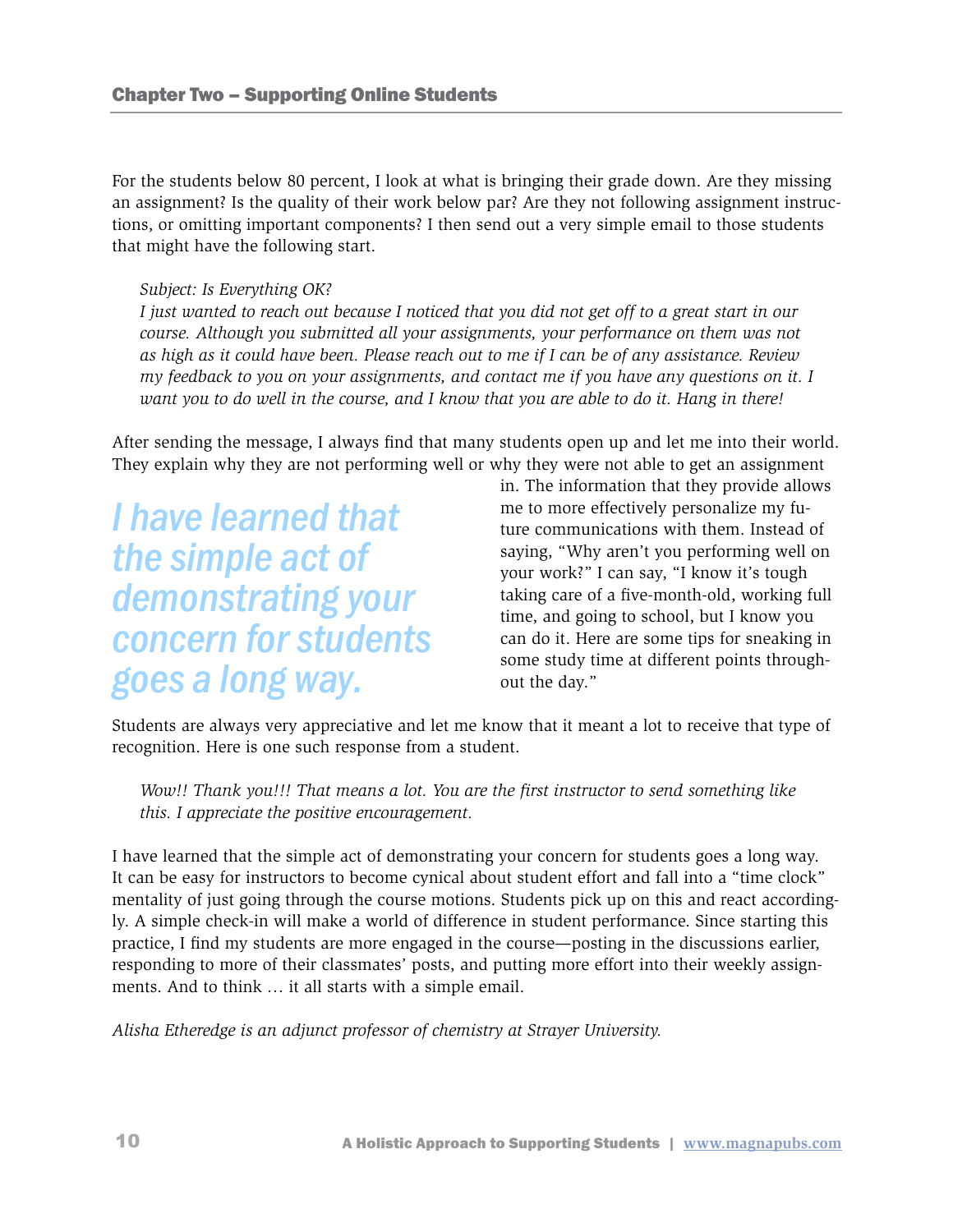### Designing Effective Team Projects in Online **Courses**

#### *Written by: Stephanie Smith Budhai, PhD*

Participating in team projects offers students the chance to develop interpersonal communication skills (Figueira & Leal, 2013), build relationships with classmates, and increase the level of collective competencies as each group member brings something different to the group. However, in the online environment where the majority of the work occurs asynchronously, students may resist having to work with others (Smith et al., 2011) on graded assignments. Students often say that they do not like group work because they expect that they will have to contribute more than their teammates or that they will have difficulty scheduling times to meet with other group members. They also may be uneasy about being assigned an individual grade based on the work of the team.

After teaching fully online courses for the past five years, I offer seven best practices for teamwork in online courses:

**Intentionally create teams.** The best teams are formed when each member can bring something different to the group. Having three leaders may cause tension, as there would be no one willing to be led. At the same time, if there are no leaders present, it may be difficult for the group to form a vision for the project and get the work started. Get to know your online students and their preferences. This can come from a survey or preference inventory or through online discussion boards or other interactive course features. In a traditional class, you would see who the students are sitting next to and engaging with; do the same within the online class. Are there certain people who always respond to each other's discussion board responses? Have you noticed that some people work at the same organization? Get to know your students as much as possible within the online course, and be very intentional in creating teams.

**Keep groups small and odd.** Every student is very busy with professional and personal obligations, making scheduling to meet as a team difficult. One of the most attractive features of online courses for students is the ability to learn at times most convenient for the individual, without the requirement of being in class at certain times and days each week. The larger the teams, the more complicated scheduling can be. Teams, particularly in online courses where there are no regularly scheduled meetings, should be capped at approximately three students. Having an odd number also eliminates the potential of groups being split when forced to make a decision. I encourage teams to come to a unanimous decision, but this may not always be possible. Having an odd number guarantees that there will always be a majority in the event of a team vote. There will be times when, because of the overall number of students in the class, one group may need to consist of more than three students, but in general, a team of three is more manageable and conducive to best practices in online teamwork.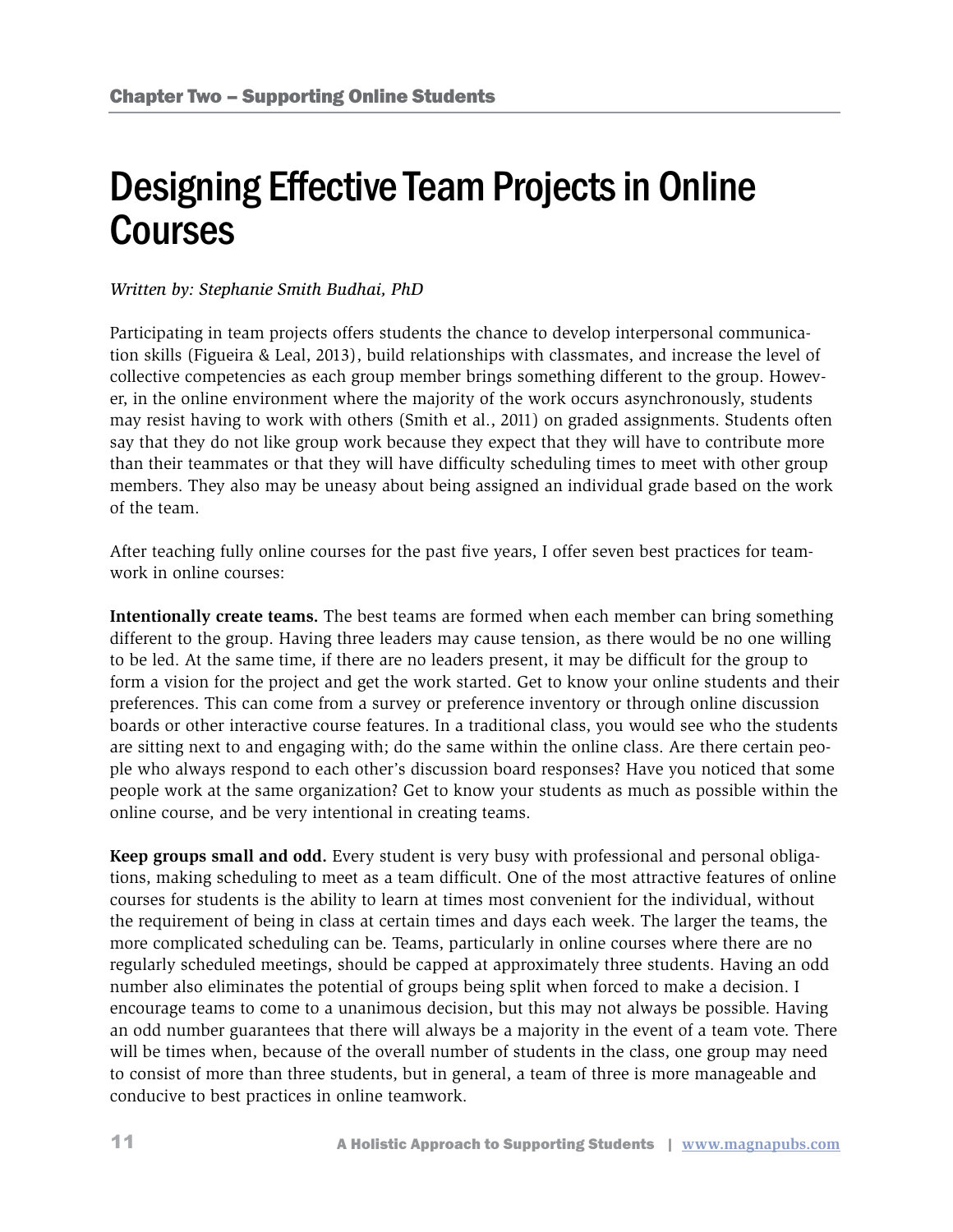**Set clear expectations for individual contributions.** Most assignments have general directions with a rubric explaining how the final product will be assessed. For team projects, it is imperative to go beyond this and identify individual contributions and expectations for each team member. A jigsaw approach could be employed in which the instructor divides the project into equal parts for each group member so all members know exactly what they are expected to do. If the instructor wants each team member to contribute something to the entire project, those expectations should be laid out with a framework to help facilitate that dissemination process.

**Create a virtual group space.** All learning management systems (LMS) have tools and applications that serve teamwork well. Instructors should create a private virtual space for each team where they can connect with one another and share ideas. At a minimum, the shared virtual team space should include a discussion board, a file sharing area, and a space for live, real-time sessions or chat. Instructors should provide an overview of each feature of the virtual shared space and make suggestions for how it should be used. While this may seem intuitive for instructors, some students may not know how to best leverage the space or use the individual features. This can lead to underutilization of the shared virtual space and a less efficient process during the team project. Be sure that all students know how to access and use the virtual team space to support the team's work.

**Monitor online group space.** Do not wait for students to email you when issues arise. Make it known that you will be "present" within the virtual space, and consistently offer advice and feedback as the team progresses through the project. It is important to do this in a manner that is not overly intrusive. You are simply guiding the process and making adjustments as needed if the group requires individualized support. This is also helpful for teams who are not able to transparently navigate the process and communicate their needs. Monitoring of the online group space also builds faculty presence within the online course and presents another opportunity to engage with students virtually.

**Develop a peer feedback system.** The ability to provide and accept constructive feedback is part of being an adult. While this can be difficult and uncomfortable, it is an important part of the team project experience. In online courses especially, develop a template for peer feedback and share it with students prior to the project. The constructs on the template can be based on key interpersonal skills that you are expecting students to exhibit throughout the team project. Peer evaluations benefit students who make contributions (Dingel & Wei, 2014), and can help address students who do not fully participate in the collaborative experience. The knowledge that they will be evaluated by peers can motivate students to work more collaboratively with their team members.

**Assign individual and team grades.** It is important to assign both individual and team grades for the team assignments. Students should be assessed on the individual contributions they made as well as on how well they participate in the team components. Assigning individual grades requires a clear expectation for individual contributions and progress monitoring throughout the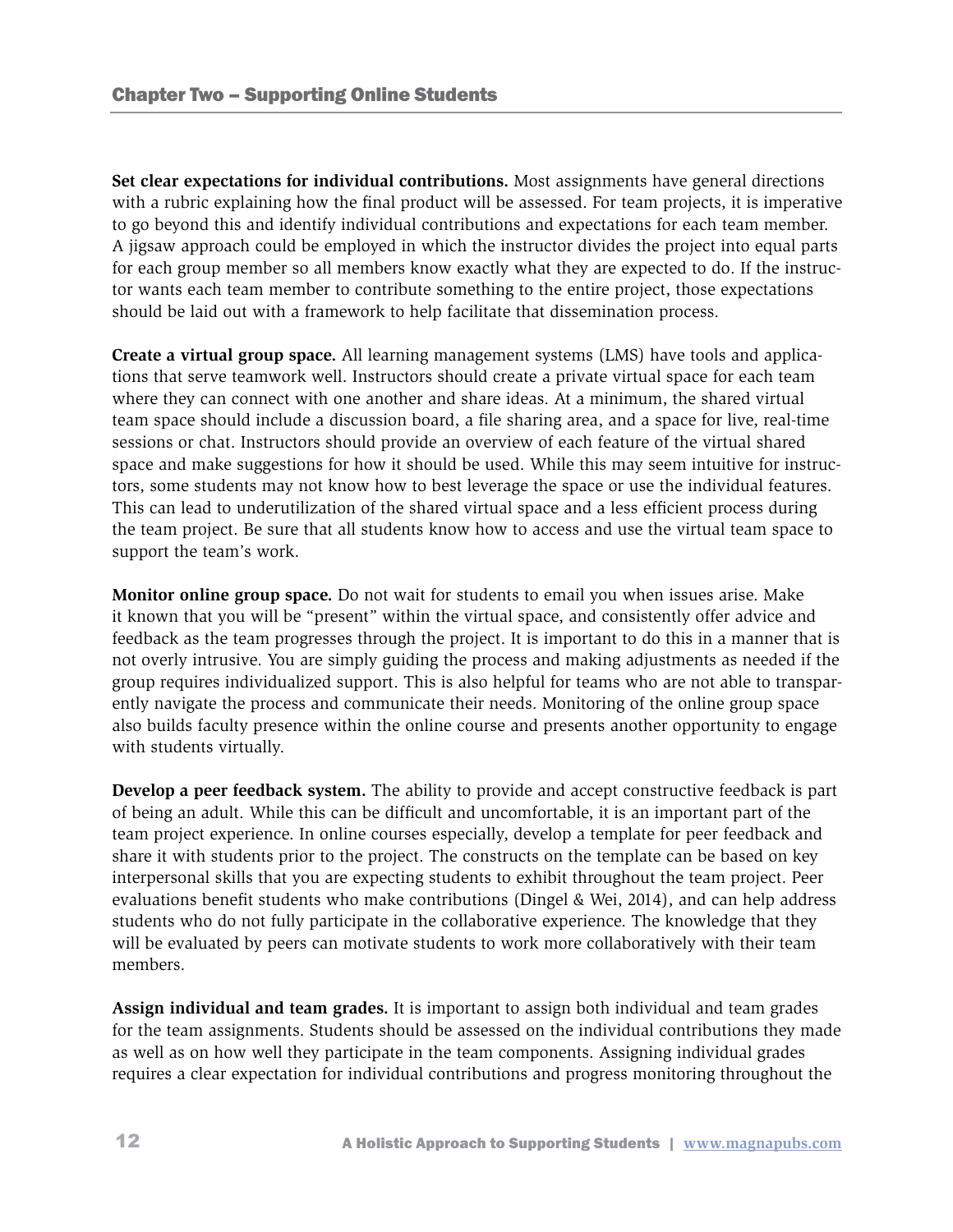project. Assigning individual grades increases individual accountability and can make for a more positive collaborative experience.

Instead of eliminating effective pedagogical techniques present in traditional courses, such as team projects, online instructors must leverage technologies and best practices to include equal learning opportunities for students in online courses.

#### **References**

Dingel, M., & Wei, W. (2014). Influences on peer evaluation in a group project: an exploration of leadership, demographics and course performance. *Assessment & Evaluation In Higher Education, 39*(6), 729-742.

Figueira, A., & Leal, H. (2013). An Online Tool to Manage and Assess Collaborative Group Work. *Proceedings of The International Conference on E-Learning*, 112-120.

Smith, G. G., Sorensen, C., Gump, A., Heindel, A. J., Caris, M., & Martinez, C. D. (2011). Overcoming student resistance to group work: Online versus face-to-face. *Internet & Higher Education, 14*(2), 121-128.

*Stephanie Smith Budhai is an assistant professor of education at Neumann University.*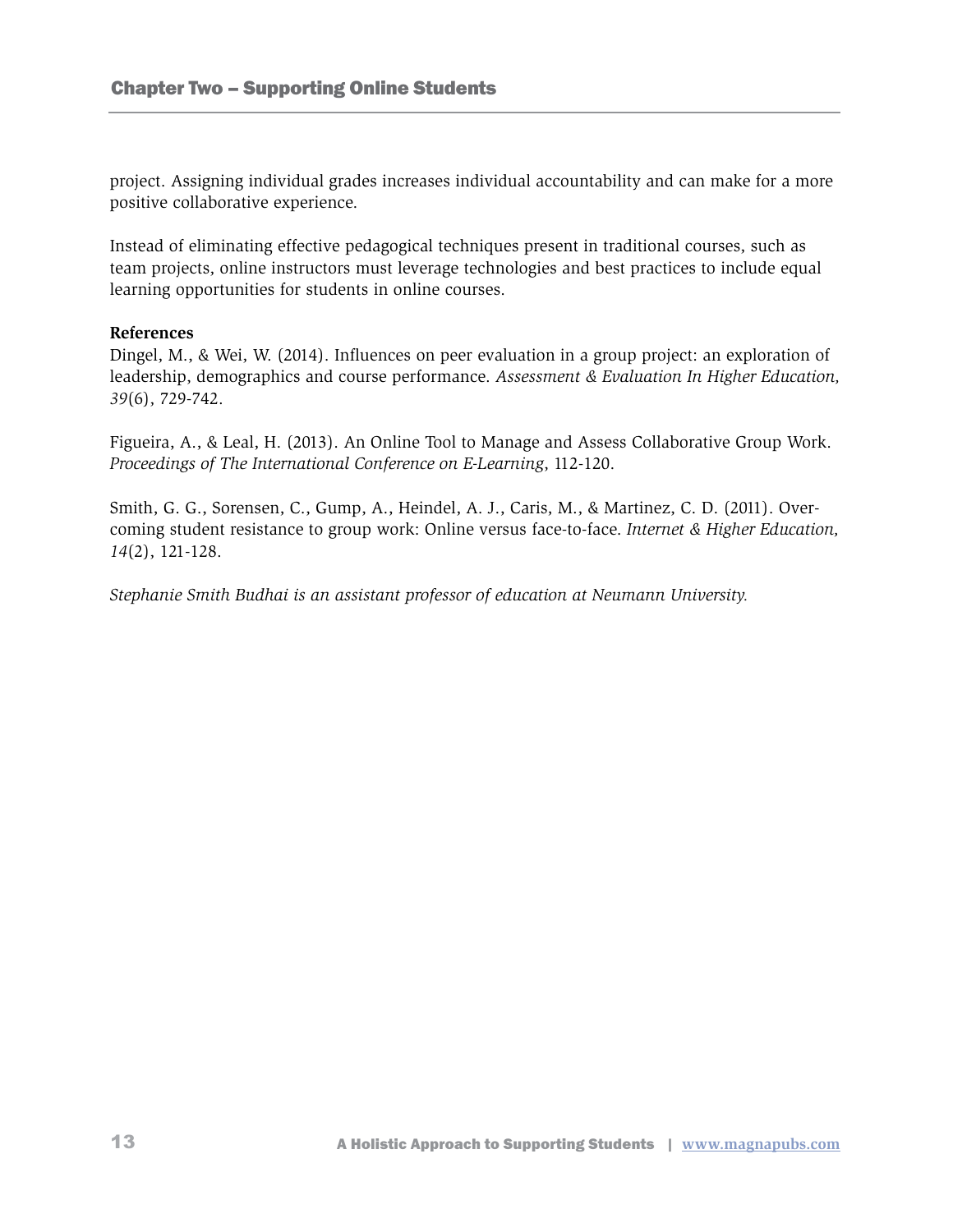### Chapter Three Supporting Students as an Academic Leader



**All articles were selected from** *Academic Leader* **newsletter.** 

# A Comprehensive Approach to Student Success

*Written by: Rob Kelly* 

Florida International University (FIU) is in the process of developing a comprehensive student retention effort with the central theme that if you get students into their majors early and provide them a clear path, they will be more likely to graduate in four years.

#### The problem

FIU is an urban, public, research university with an enrollment of 44,000 students, 61 percent of whom are Hispanic. FIU is a leader in on-time graduation of Hispanic students, but at 46 percent its overall on-time graduation rate is significantly lower than the 54 percent national average for similar institutions.

Early retention rates are good, and once students are in their majors, their on-time graduate rates are good as well. But some students are getting off course somewhere in between. Why?

"We're not getting them into appropriate majors," says Doug Robertson, FIU's dean of undergraduate education and a professor of higher education. He places much of the blame on the "twoplus-two" model in which students explore their academic options during their first two years of college and only after that exploration choose a discipline and take courses in that major.

"The myth that it's good for students to explore for two years—that they take general education courses and somehow experience different disciplinary perspectives and from that experience arrive at a major—is obviously just a failed vision. It doesn't match reality. Students experience the general education curriculum as disorganized. They don't understand it. It's a hoop to get through. They are self-advising by and large. They are allowed to persist, exploring but not learn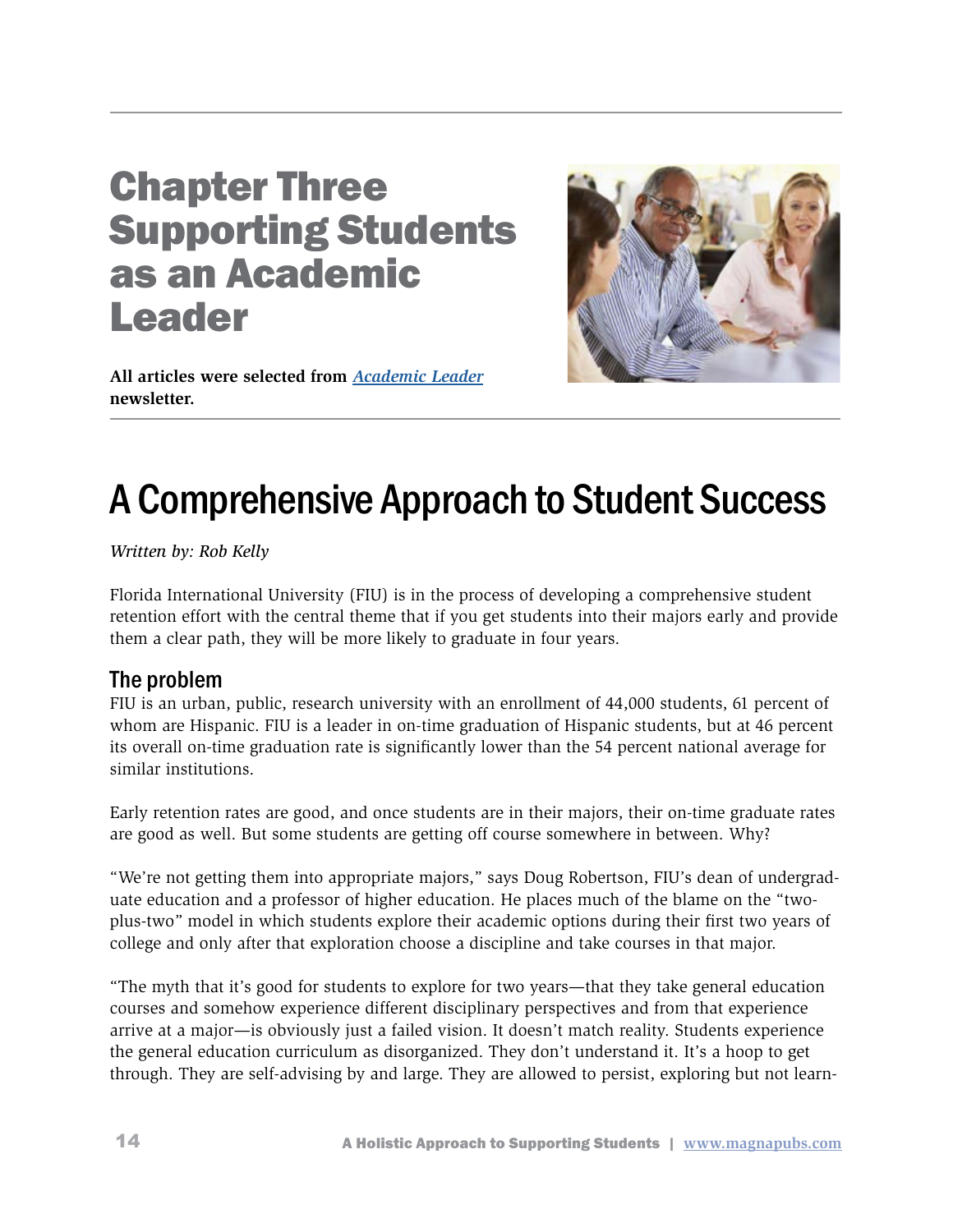ing from their explorations. And the idea that they come out of the first two years with the vision of the major just isn't happening here," Robertson says.

Until recently, 20 percent of FIU undergraduates had earned more than 60 credits but were not enrolled in a major. "We had nearly 6,000 students out there basically lost. That's the nature of the problem we had to solve," Robertson says.

#### Getting students on track

"There is a variety of data that strongly suggests that if you can help students identify an appropriate major—one that matches their interests, goals, and strengths—early, they tend to succeed and graduate on time at a much higher rate."

To help make that happen, FIU will require students to select a major before enrolling, whether they are first-year or transfer students. To make this an informed choice, the university will provide academic advising and career development before admission. "We're building some fairly sophisticated technologies that allow the students to do career interest inventories that link their interests to specific FIU majors," Robertson says.

FIU has also created a Web page where students can click on a major and view a brief program description, admission requirements, job opportunities, and contact information. There's also a tool called a major map, a semester-by-semester path to success in that particular major.

For those who are unsure of which major to choose, there is an "exploratory" major that guides students through a specific curriculum with the goal of having them select a major within their first 45 credits.

Another benefit of this technology is the ability to know more precisely the demand for each course, which will help departments allocate resources to meet demand. "We're going to a system of prefunding the deans based on empirical projections of how many students are going to be taking which classes if they stay on their major maps. It should eliminate the problem of students having to wait a whole year for a course to come around because it was full, and we couldn't afford to add another section. We're basically moving to a system where we enter into a compact with the students that says, basically, 'If you stay on track, we'll make sure that the classes on that track are offered," Robertson says.

#### Tracking tool

Another piece of technology will provide tracking information for each of FIU's 65 undergraduate majors. If a student does not meet a particular milestone, the system will alert the student's advisor who will meet with that student to address the issue. These alerts can come about as a result of not taking a course at the correct time or underperforming in certain key areas. For example, if an engineering major does not take a particular calculus course or does poorly, an alert is sent to the student's advisor, who follows up with the student.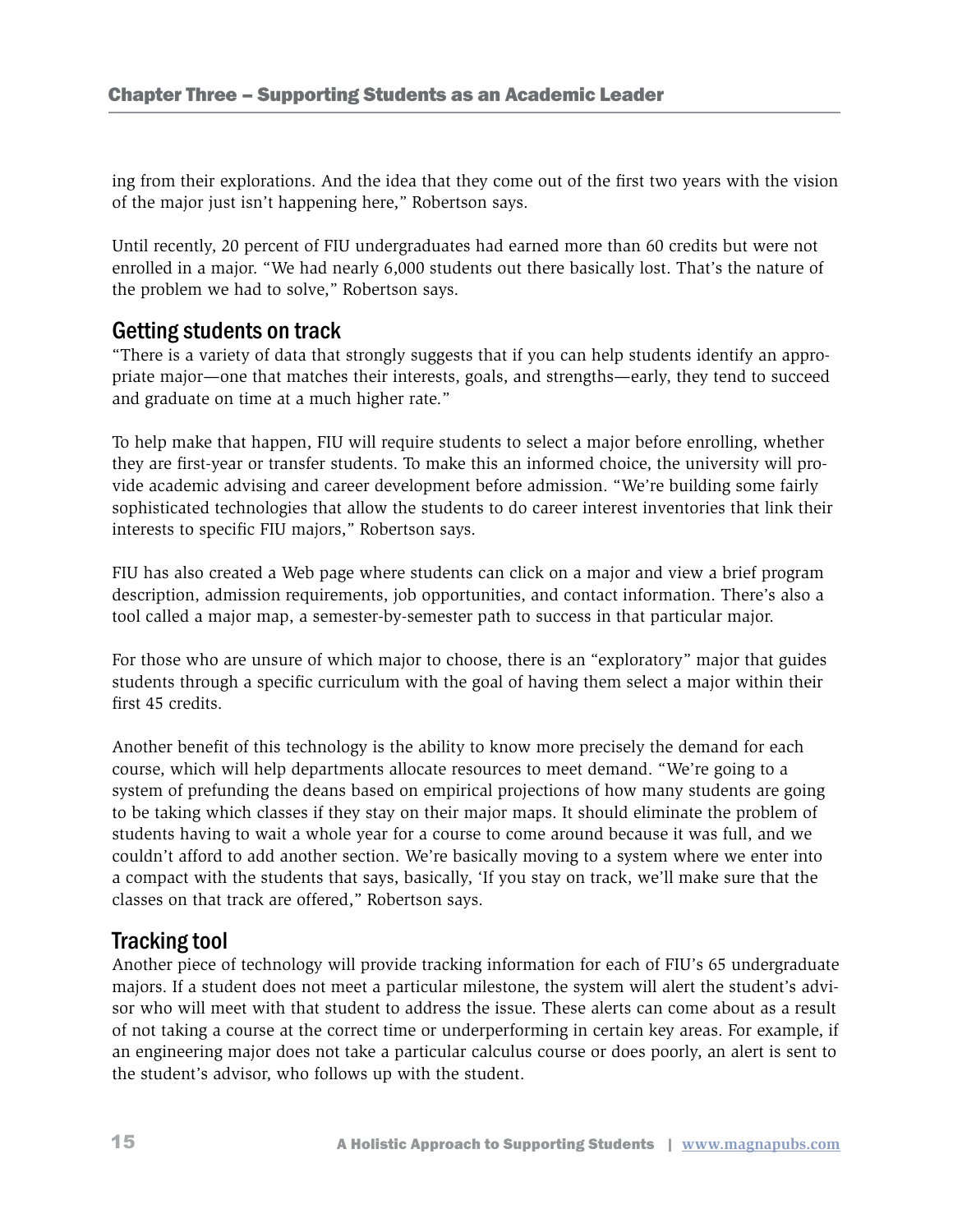The system will also provide the student with the same information that the advisor gets (except for certain sensitive information related to security), "so that they are doing self advising, which helps them mature and make decisions," Robertson says.

Another important aspect of this tracking feature is the ability to provide "universal advising." If a student meets with an advisor, the advisor can take notes about the conversation and enter it into a field within the system. The student and the advisor can see it, which will eliminate the problem of selective memory and provide consistency over time if the student works with a different advisor in the future.

#### Institutional research

FIU's office of institutional research is conducting multivariate factor analyses to determine which factors correlate with on-time graduation. This research will provide advisors indicators that can help them provide timely and effective interventions. For example, one study has found that if a journalism major earns a grade lower than an A in a first-year composition course, his or her chances of graduating on time is 18 percent. Based on this information, an advisor may encourage the student to take other writing courses to improve his or her chances for on-time graduation.

#### Advisors

In addition to technology and better data to help guide students and advisors, FIU has committed to moving to a professional advising model and to hiring enough advisors to achieve a 300-to-1 student-advisor ratio. "We're attacking the idea that academic advising is something that anybody can do," Robertson says.

#### Dean and chair evaluation

Under FIU's new system, deans and chairs will be evaluated on their success in retention and graduation goals. "We're taking the retention and graduation goals and infusing them into all the units and having those units held accountable," Robertson says.

Deans will be evaluated on two measures:

- 1. the retention and graduation rates of the students who enrolled in their colleges and stayed
- 2. the success of students who were admitted into their colleges but later switched to other colleges within the university.

"We want to make sure that students not doing well in a particular college can transition to an appropriate choice. If a student says, 'I don't want to be in business anymore,' rather than replying, 'OK, see you later,' we'd like the deans to say, 'OK, let's talk. Let's figure out where you should be and get you situated so you can succeed,'" Robertson says. Chapter Three – Supporting Students as an Academic Leader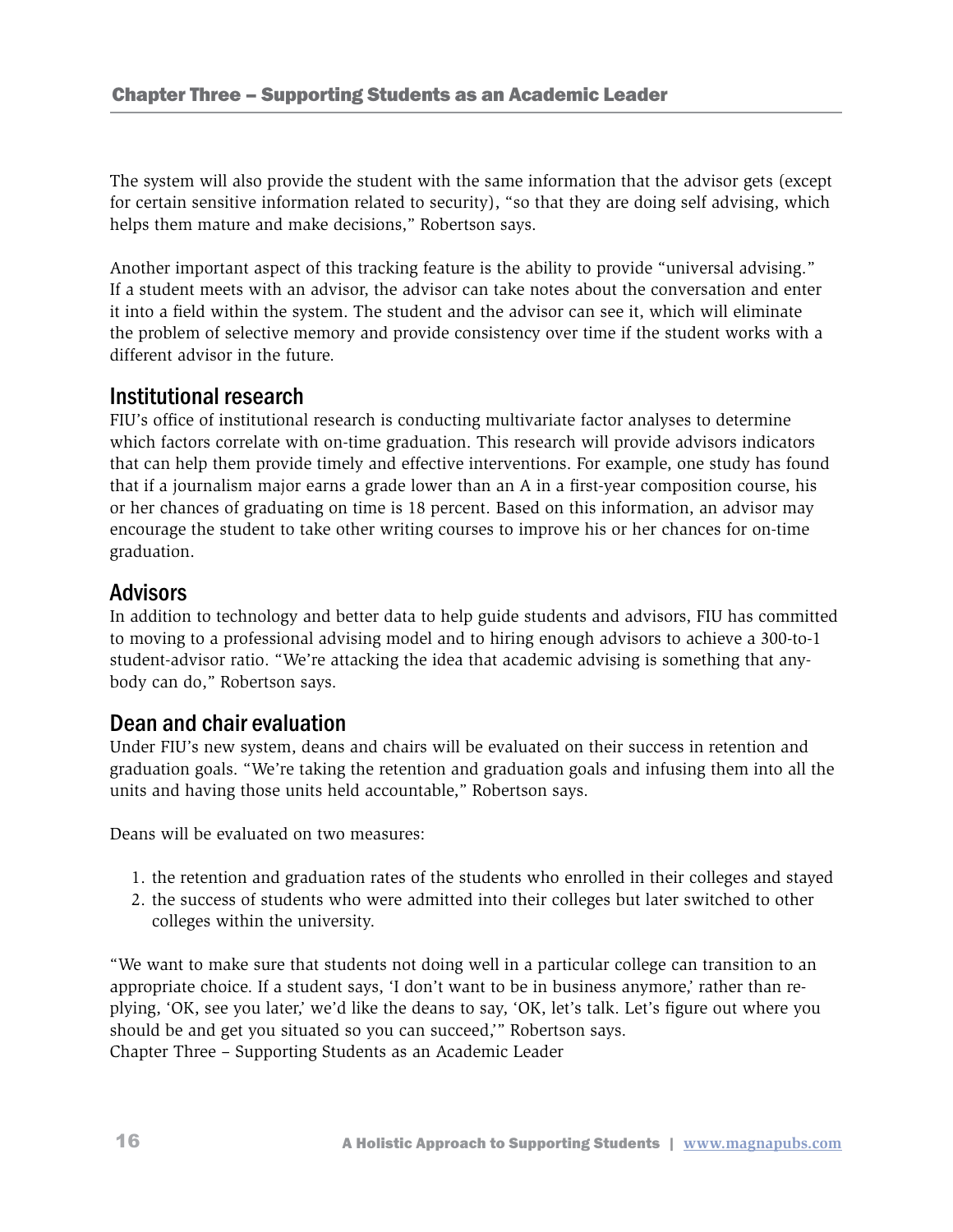### Implementing High-Impact Learning

#### *Written by: Rob Kelly*

High-impact learning practices—first-year seminars, learning communities, service-learning, undergraduate research, and capstone experiences—can provide intensive learning for students and improve retention, persistence to degree, and postgraduate attainment. However, to be effective, institutions need high-level support and cross-divisional collaboration, says Lynn E. Swaner, a higher education consultant and coauthor (with Jayne E. Brownell) of *Five High-Impact Practices: Research on Learning Outcomes, Completion, and Quality* (Association of American Colleges and Universities, 2010). In a recent interview, Swaner talked about her research and offered suggestions on successfully implementing these practices.

*Of these practices, service-learning and learning communities are the most common and have the largest empirical base of knowledge about them.*  "The term 'high impact' [in regard to practices] comes from George Kuh's work with NSSE [National Survey of Student Engagement]. They are particularly beneficial for students in terms of academic and personal growth, career development, and a wide range of desired learning outcomes. There's something unique about these practices. They seem to have a greater impact than what we're used to," Swaner says. "They tend to be very intense, not simply students walking into a lecture hall and hearing a lecture but students [being required] to learn on multiple levels. They're creating new knowl-

edge, implementing it in real-life settings, and reflecting on the implications for themselves and the community."

Of these practices, service-learning and learning communities are the most common and have the largest empirical base of knowledge about them. All these practices cross-disciplinary boundaries, and participation is usually voluntary. Students who participate in these learning opportunities do so only once or twice in their college careers. "I believe [these practices] are beginning to move from the periphery a little closer to the heart of the academic mission. Still, I would characterize them as innovative practices and not the norm," Swaner says.

#### Identifying high-impact practices that fit the institution's mission

Based on her research of several institutions across the United States that have successfully implemented these high-impact learning practices, Swaner recommends that departments and institutions conduct research, join networks that have expertise in these practices, and conduct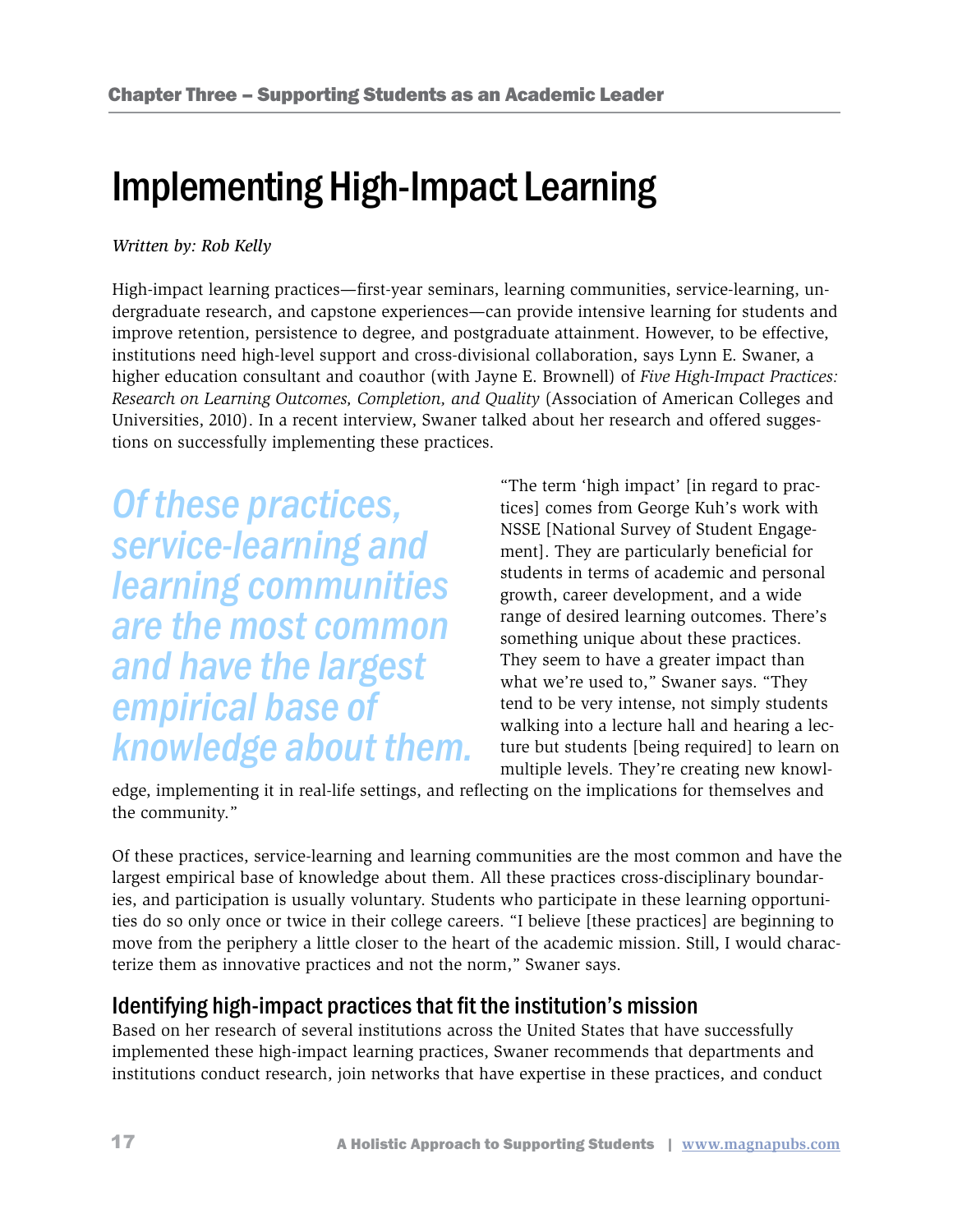a needs assessment. "Get a sense of the benefits of these practices, what it actually means to engage students in their learning, the kind of outcomes you're looking for, and then do a needs assessment of your own institution. What would be realistic?"

Another critical component is involving a broad array of stakeholders. A cross-constituency group should include people from academic affairs, student affairs, and community members (in the case of service-learning). "If you have as many stakeholders as you can at the table, I think it will enrich the planning process. It will also generate buy-in for this concept," Swaner says. This collaboration typically involves several representatives from academic affairs, several from student affairs, and a few key faculty members. In the case of service-learning, there would be two or three organization representatives who would be really engaged in this. The committee discusses questions such as "What is our mission? What are the learning outcomes we want to see from our students? What types of activities do we have going on? How can we build in more of these high-impact practices?"

"Once you start asking those questions, you start identifying resources and opportunities and challenges, and it's that collaborative process that leads to a lot of answers. The committee or a working group will start to write grant proposals or start to look for resources and then that body of people also starts to attend conferences and network with other colleges and universities. It's really critical to assemble that cross-constituency team or else you end up with faculty doing these things in isolation. You have student affairs people doing things in isolation, which is tremendous and impactful on students but not as successful as it could be for the entire institution."

#### Support: Top down, bottom up, inside, and out

Support from key players on and off campus is also essential. "Institutions are under a lot of financial stress. At the same time, they're trying to do a lot of innovative things, so I think it's critical, particularly for an academic leader to really look beyond his or her own resources. Look to the institution. Is there a teaching and learning initiative? Are there institutional grants available? Are there outside grants to take a look at? If you want to do something that's innovative and less costly, then you're really going to have to look beyond your own means and pull in different people and different resources to make it happen," Swaner says, adding that successful high-impact initiatives have support from the academic vice president or president.

Although support from top administrators is essential to making high-impact practices succeed, the practices cannot be imposed on a department or individual faculty members. "On the campuses I visited, initiation of these practices tended to be a hybrid of bottom up and top down. So you find interest at the academic administrative level and you find interest at the individual faculty member level, and then there's sort of a meeting in the middle, asking, 'What will it take to accomplish this?' What I found is that institutions where it's more of a grassroots effort and it's just the faculty, it sometimes is not as successful," Swaner says.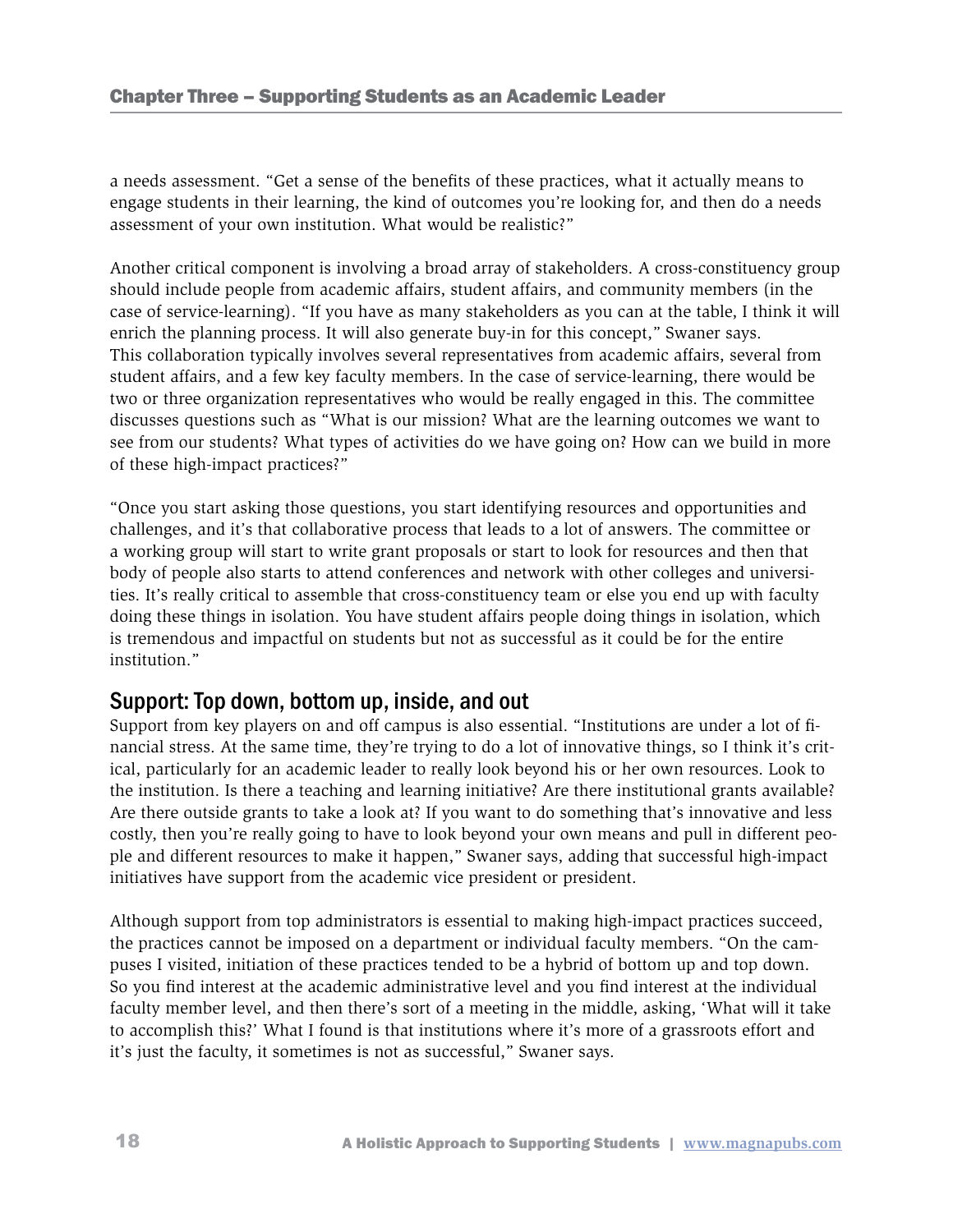Because of the additional work involved in preparing and executing these learning experiences, faculty would benefit from release time from courses or other responsibilities and special consideration in the tenure and promotion process. "[High-impact practices] may be valued in some fields and on some campuses and not in others. On campuses where you have that administrative support and the administrators say, 'We want to see our students engage in these types of experiences, then you will see them allocating the resources and allocating the priorities that enable faculty to better participate in them."

#### The student experience

For the general student population, there are many positive effects, such as improvement in retention, persistence to degree, and postgraduation attainment. The effects of high-impact practices on underserved students is generally positive as well; however, there has not been much research on how these practices affect this population, Swaner says, adding that there are often barriers that can inhibit underserved students' participation. For example, socioeconomically disadvantaged students often need to work and might not have the time to participate in a service-learning opportunity that requires a commitment of 20 hours a week.

Swaner found that service-learning in particular poses other challenges as well. Some students from underserved populations might find themselves working on a project that serves members of their own communities, which means that educators need to provide an orientation and philosophy of the program that is sensitive to the needs and experiences of these students. (For example, is the program philanthropic, communitarian, or empowering?)

Students respond positively to high-impact practices, Swaner says, but they do pose additional challenges. "Students find them to be worthwhile and connected to their lives. These experiences help give them direction and skills for career choice. Obviously this is not the only goal, but it is a goal of students. One negative piece about it, and this speaks to the intensity of these experiences, is that students report that [high-impact practices] are a tremendous amount of work, that it's eating up a lot of their time and energy and effort," Swaner says.

In addition, the intensity of these high-impact practices can make other learning experiences disappointing. "It almost makes the rest of their college experience difficult for them because it sets the bar so high in terms of what their engagement should be, and then if they don't have another high-impact experience, they express disappointment that they weren't able to continue that type of intense learning experience. That's one of the main reasons [to think] about ways to integrate it across curriculum, across departments."

#### Assessment

Assessment is an important part of understanding the effects of high-impact practices. "Once you get all those folks around the table, you kind of have to develop a common language for your institution. Student affairs folks may talk about learning in one way, and faculty members may talk about it in another way. But they start to craft a common language and begin to understand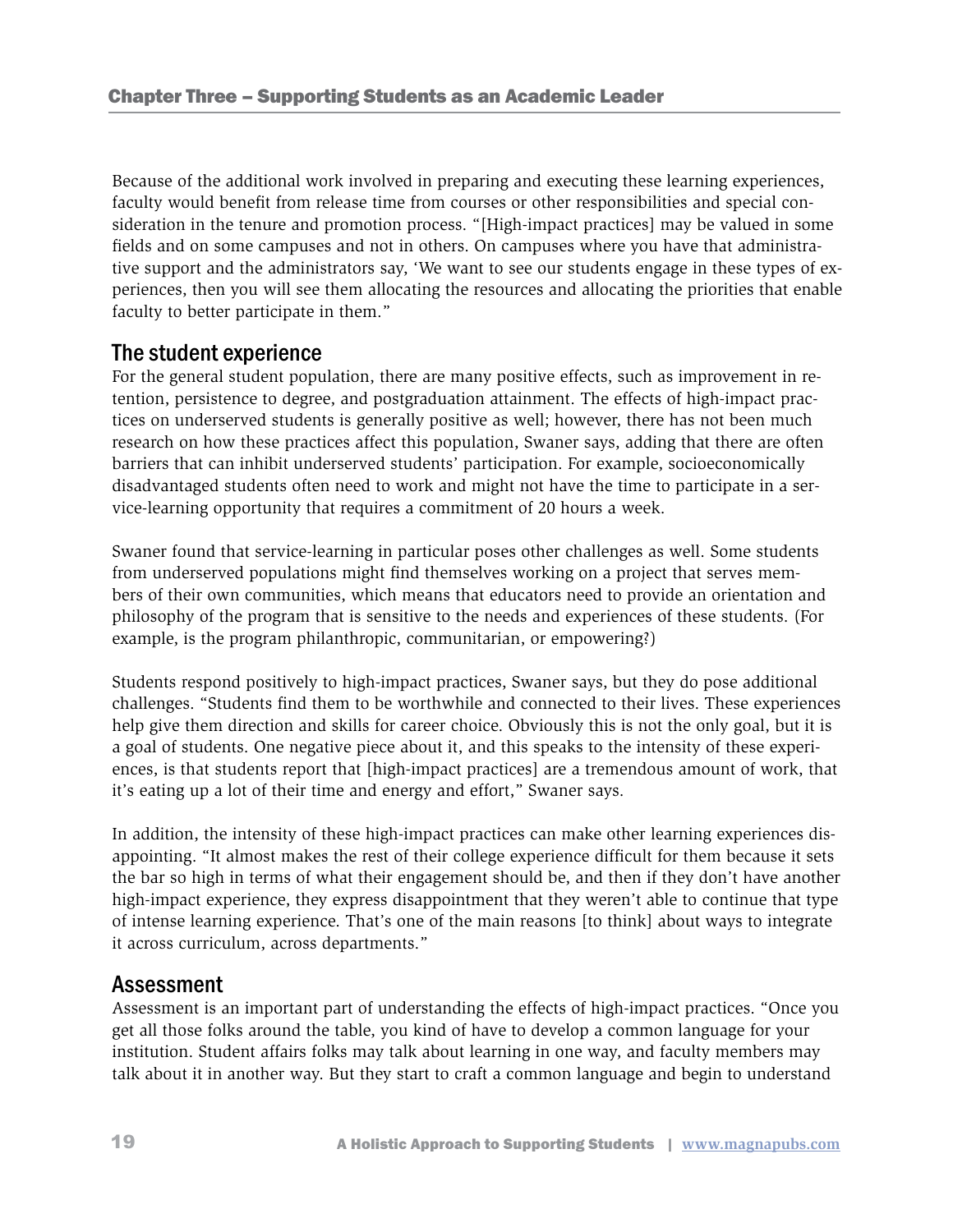what each other is saying. For example, what does it mean for a student to develop critical thinking? That might mean different things to different people. In terms of assessment and evaluation, colleges and universities that are at the beginning of this process are in a good place because they have that opportunity to build in assessment and evaluation as they start these programs," Swaner says.

Swaner suggests tapping into the following resources to assess these practices: the institutional research office and faculty members with educational research experience. "Departments should really be looking to partner with institutional research offices because that is sort of the clearinghouse of data. Those folks are very knowledgeable about how to do research related to their students in the programs that exist. There are some schools that are already participating in NSSE, and there are other surveys as well. There may be data there, so partnering with the IR office is key," Swaner says.

If your campus has a school of education, there are likely a substantial number of faculty who have experience with educational research and are looking to do meaningful projects. "Pulling those folks into a cross-constituency team can really make a difference in terms of what you're able to evaluate and whether you're able to tell if you're effective or not. They can also help you tie your findings to the larger picture."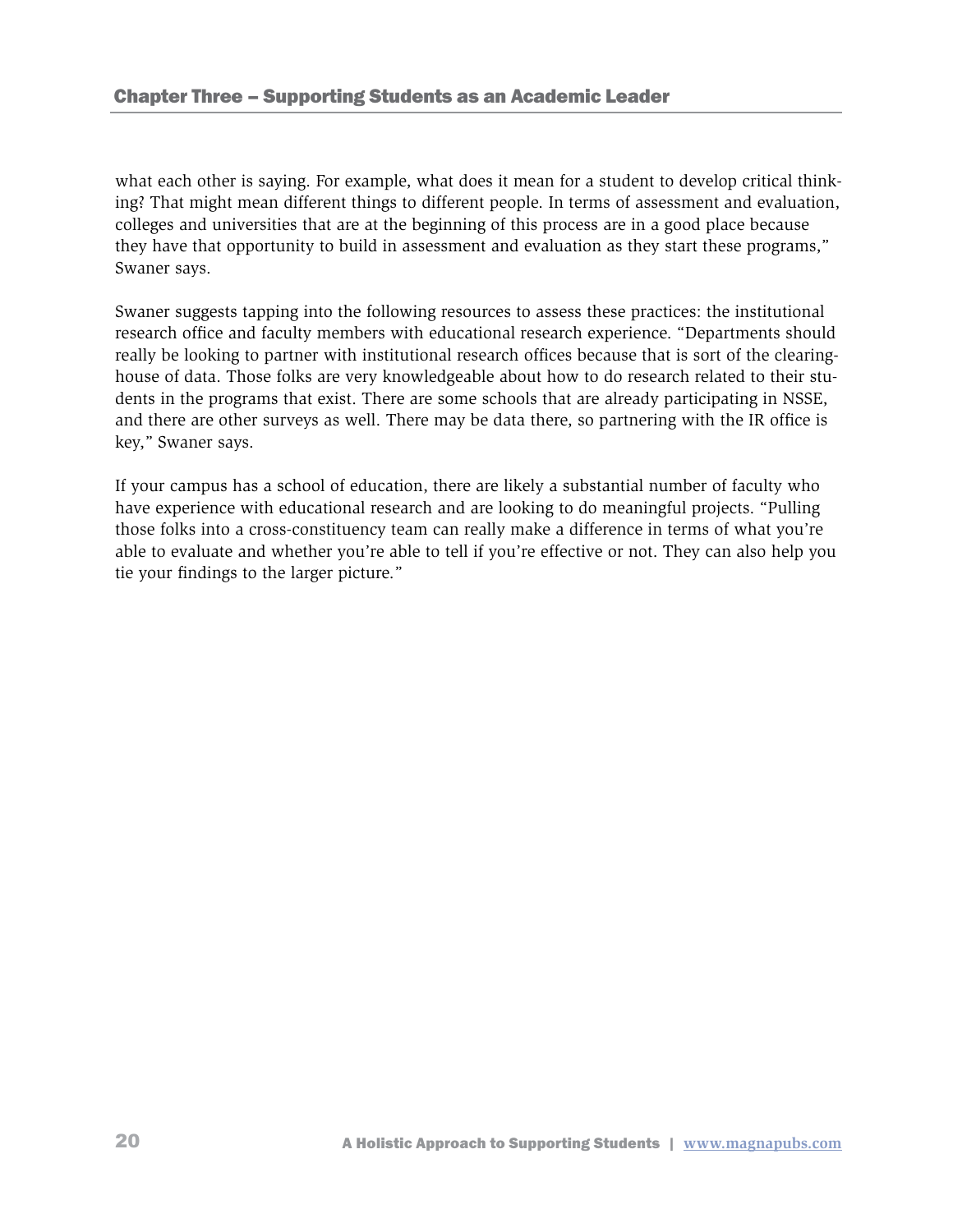# Chapter Four Supporting Students in Distance Education Programs



**All articles were selected from**  *Distance Education Report* **newsletter.** 

## How Teaching Load, Employment Status Effect Student Performance

*By Jennifer Patterson Lorenzetti, M.S.*

Some years ago, Witt Salley, EdD, director of online education at Clemson University, was working for a community college in Missouri. The college had a growing online presence, and it was handling this demand by allowing faculty who were willing to teach online to do so as an overload. This policy made online instruction very attractive to the faculty and allowed the institution to meet its growing demand.

Unfortunately, some of the students were beginning to suffer. "Assignments were going ungraded and discussion boards were ignored," says Melanie Shaw, PhD, online faculty success coordinator at Clemson and Witt's partner on a research study about employment status, teaching load, and student performance. She notes that the college's attempts to address the problem brought mixed results.

The college hired adjunct faculty to teach online to lighten the load on full-time faculty, but the full-time faculty responded negatively, citing concerns about the quality of instruction from the adjuncts. "They needed to reconcile multiple voices," Shaw says. So Witt undertook the study to examine how faculty workload and status impacted student success. The results shed some light on this important issue.

#### Study results

The research study looked at three issues, according to the abstract of Shaw and Witt's presentation on the topic at the Online Learning Consortium International Conference 2015: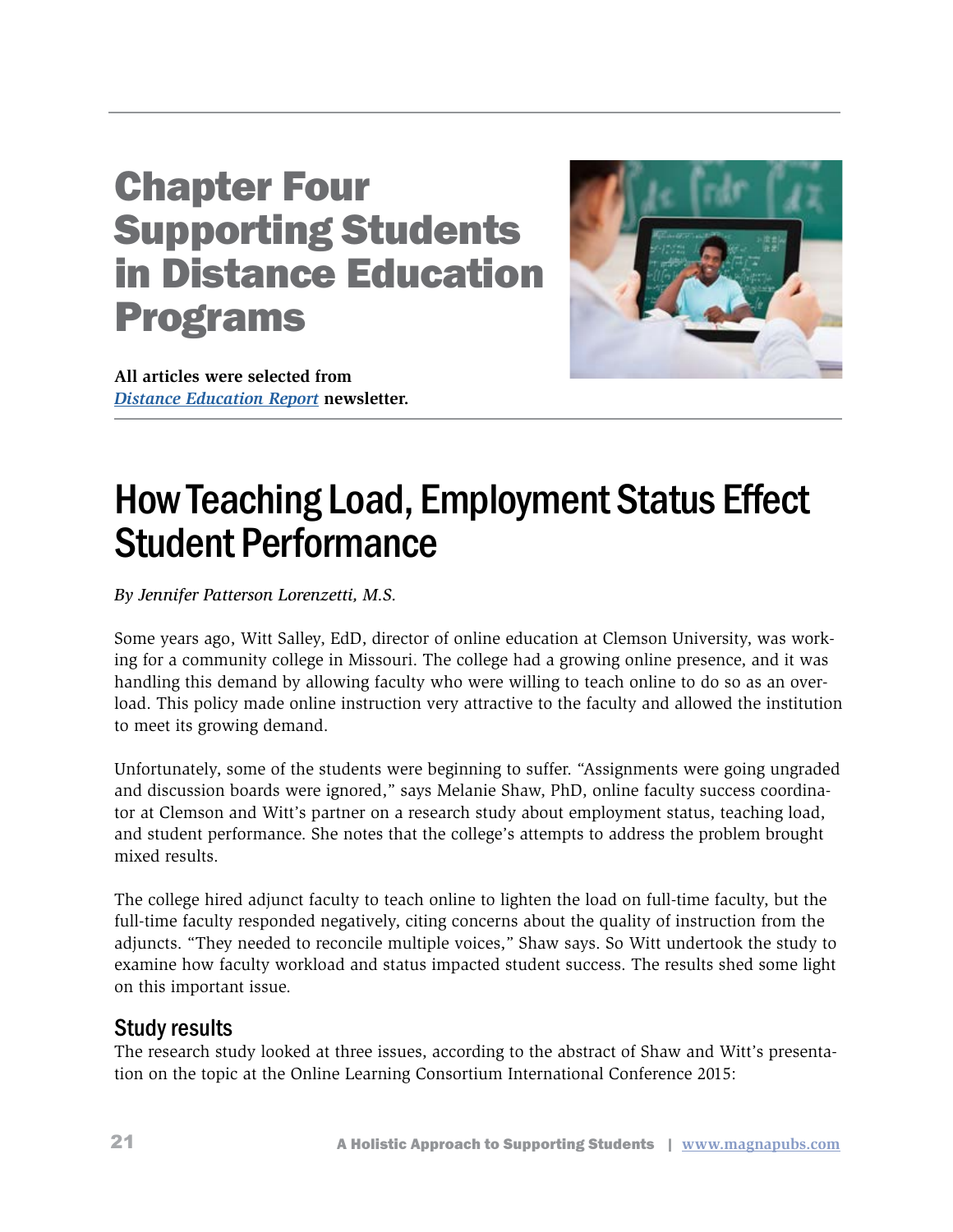- 1. Online instructors in the local setting are overextended and are consequently unable to implement best practices. Because overextended online instructors cannot offer the presence and feedback needed to promote success, online student performance as measured by final course grades suffers.
- 2. The current institutional system encourages overload teaching assignments.
- 3. Increased teaching loads can have negative ramifications for online instructor attentiveness, student performance, and academic rigor.

The first research question looked at students' final course grades in online courses taught by full-time faculty versus adjuncts. It found that student performance was unrelated to faculty employment status. This held true both for percentage of students completing the courses and percentage of students earning an A, B, or C grade.

The second research question looked at student performance by number of online credit hours taught by full-time instructors. In this case, the number of online credit hours taught by the fulltime faculty correlated negatively with student performance as measured both by course completion and percentage of A, B, and C grades.

The third research question looked at student performance, as measured by course completion and final course grades, and how it correlates with number of hours taught by adjunct instructors. In this case, the workload was negatively related to course completion but did not impact the percentage of students receiving an A, B, or C grade.

Finally, the last research question looked at how the number of overload hours taught by fulltime instructors impacted student performance. The results showed that the number of online overload hours taught was not correlated with either course completion or final grades.

These results have some interesting implications for understanding the impact of faculty workload on student success. Shaw notes that "full-time faculty not teaching an overload had a lower withdrawal rate" in their classes than that seen in classes taught by faculty teaching an overload. "However, adjuncts teaching overloads fared better than full-time [faculty]," says Shaw.

There are reasons to believe that adjunct instructors are in a better position to handle teaching an overload schedule than are full-time faculty members. Adjunct instructors may be better able to tailor their schedules to focus on teaching during a particular term, perhaps reducing the number of nonteaching projects that they take on during a particularly busy quarter or semester. Adjunct instructors also do not have the same pressures to research, publish, and serve on committees as do full-time faculty members. Finally, the very act of teaching online may help an instructor handle an overload, as student questions and interaction can be scheduled into the faculty member's day in blocks rather than occurring randomly during in-person encounters. "Adjuncts had a lower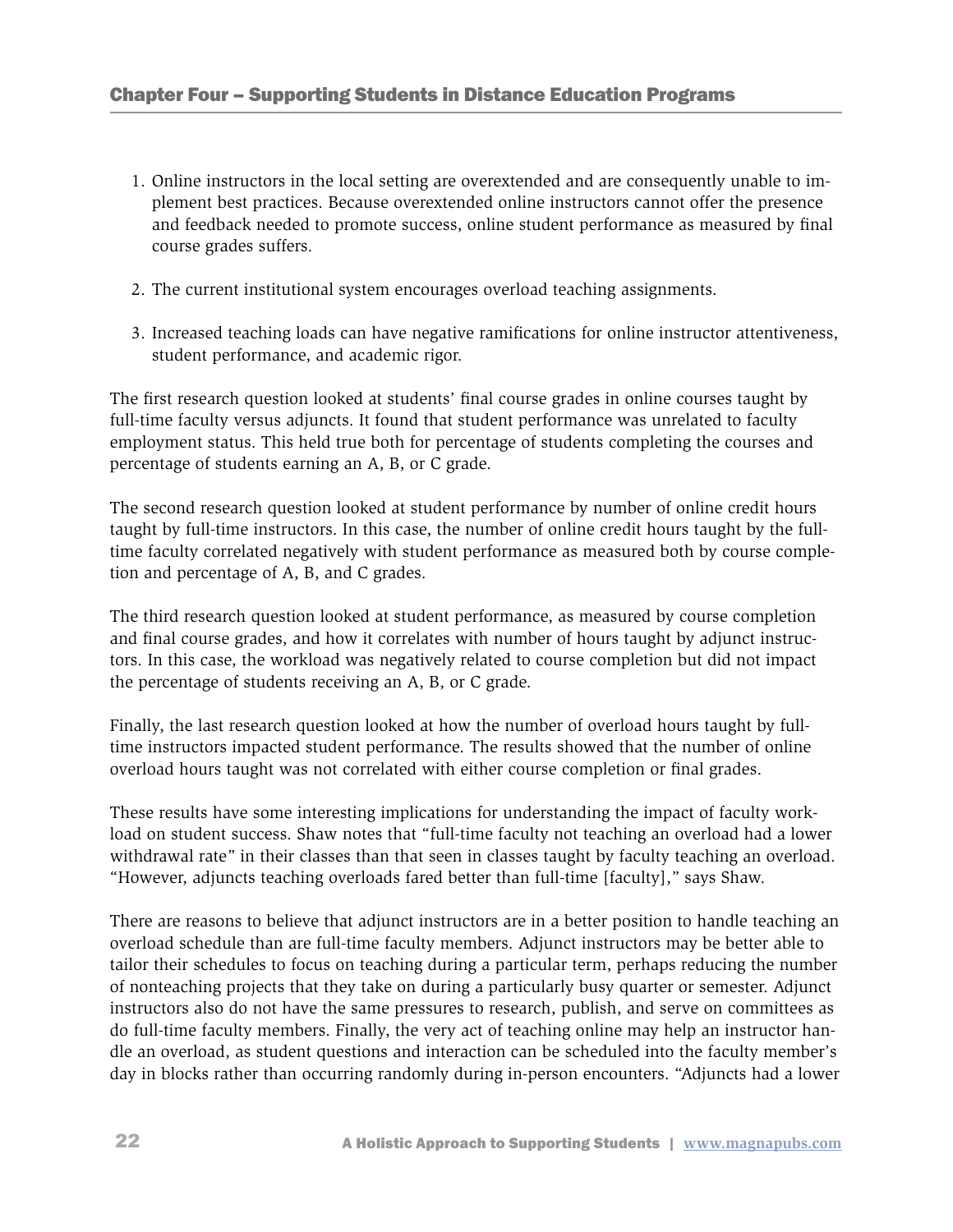non-completion [rate] than full-time [faculty]" when teaching an overload schedule, Shaw says. This implies that adjuncts "have a better capacity than full-time [faculty to handle] overload."

The study also put to rest some of the concerns that had been voiced about grade inflation. Some people had expressed concern that adjuncts might be tempted to give better grades than do fulltime faculty members, so that students would give positive reviews and the adjunct would be invited back to continue to teach. However, Shaw reports that both employment types showed similar grade distributions. Full-time and adjunct online faculty members did show similar problems in that an increase in teaching overload increased the amount of "suffering" as measured by non-completion rates.

These findings point to some of the implications for practice in colleges and universities. "We have to create policies [centered] around faculty workload," Shaw says. She adds, "administrators need to ensure we dedicate sufficient time to teaching." This may include establishing policies that discourage teaching overloads, rather than continuing with policies that may have been put in place when teaching online was less attractive to instructors and overloads were less of a problem. "[We need to] look at overloads and make sure they're not so enticing faculty can bite off more than they can chew," Shaw explains. Ultimately, this may pay dividends in the form of not only lower non-completion rates but also greater student satisfaction. "Students come back to their 'user experience'; we need to protect that," Shaw says.

The original study leaves "a lot of opportunity for future research," Shaw notes. Such investigations may include work to determine whether the conclusions found in this study are transferrable across institution types and geographical areas.

Future work could also focus on understanding more about adjunct instructor workload. Since many adjunct instructors today build an "entrepreneurial" schedule filled with teaching at multiple institutions and possibly pursuing freelance work, understanding their entire workload could be helpful in preventing overextension. The research could help colleges and universities enact policies that help students succeed while supporting faculty members in their workload.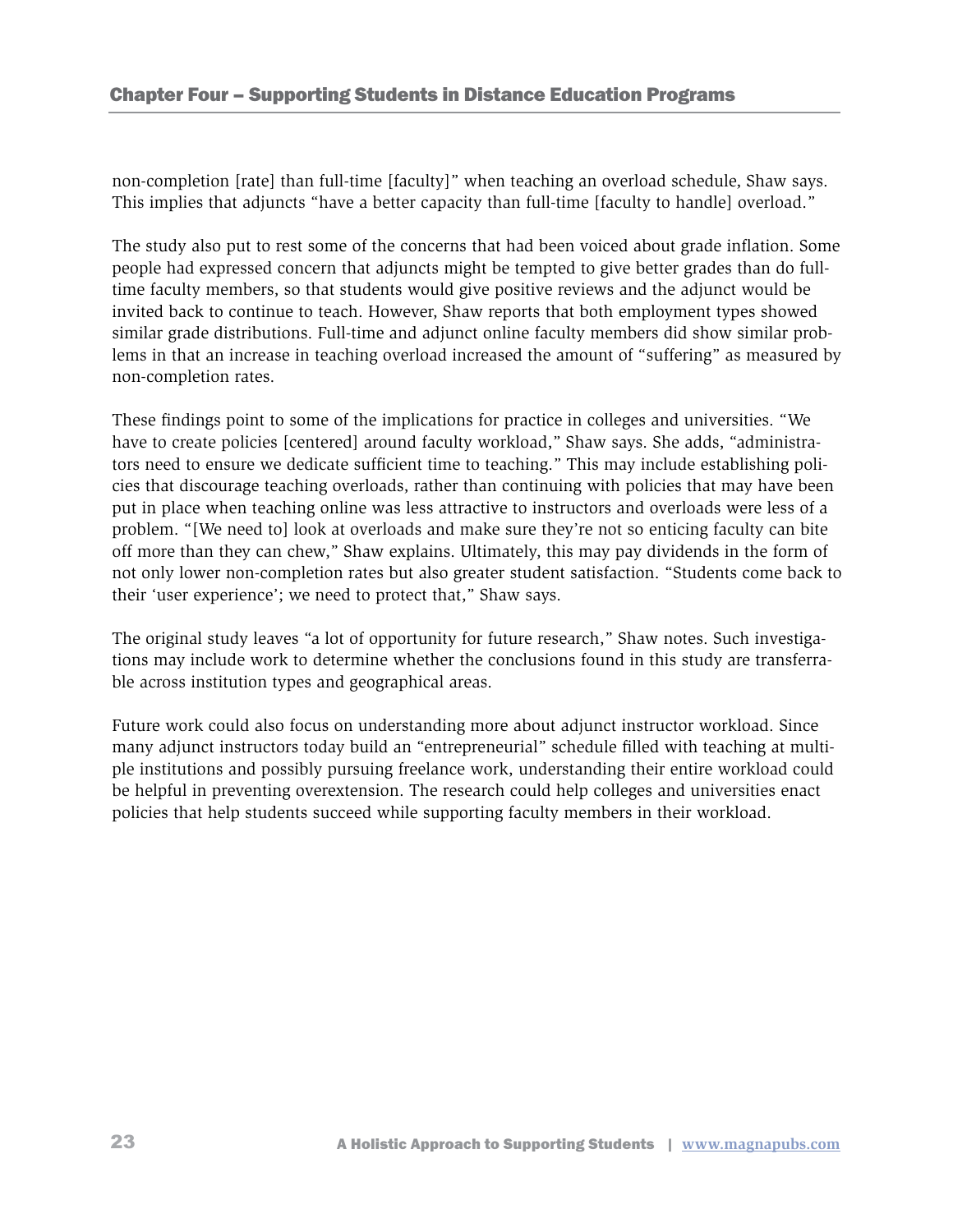### Supporting Student Retention in Online Courses

#### *By Poonam Kumar, PhD and Marilyn Skrocki, PhD*

Students like online classes due to their flexibility and convenience. But not all students do well in these courses; the statistics indicate that online classes have a much higher drop-out rate compared to traditional face-to-face classes. The attrition rates in online courses tends to be 10 -20% higher than face-to-face classes. While there are some personal factors that could influence a students' decision to drop out; many of the factors are related to institutional and course level support – and these barriers can be addressed with thoughtful planning and implementation. Institutional level factors like technical support, academic support, advising, and availability of resources can support student success in online courses. At the course level, there are many simple strategies and techniques that instructors can use to support students success in their online classes.

#### Course organization and layout

Many students drop out of online courses because they feel overwhelmed and sometimes frustrated with the amount of information presented to them and the way it is presented. Learners can experience "cognitive overload" if the information presented to them is not logically organized and the course design is not easy to follow. In such cases learners will end up spending a lot of mental energy just trying to figure out how the course is organized and how to find information and may end up feeling overwhelmed and frustrated. The design and layout of the course can minimize this frustration and help students focus on the content rather than navigation issues.

- Provide a simple and consistent layout and navigation for the course. For example, use weekly modules/lessons and their titles and dates should correspond to the schedule on the syllabus. Use the same layout for each module (for example, overview, objectives, readings, viewings, assignments etc., differentiate between required and recommended Reading) as too much variation could overwhelm students.
- For variety, present some information via the visual channel and some information via verbal channel.
- Explain and show the structure and layout of the course by making a "course tour" video.

#### Clearly communicate expectations

Many students report feeling lost and confused in online learning environments. Due to lack of face-to- face contact sometimes students are unclear of the expectations or need reassurance that they understand the expectations.

• Instructors need to provide detailed and very explicit instructions about the course format, assignments, expectations, grading criteria etc.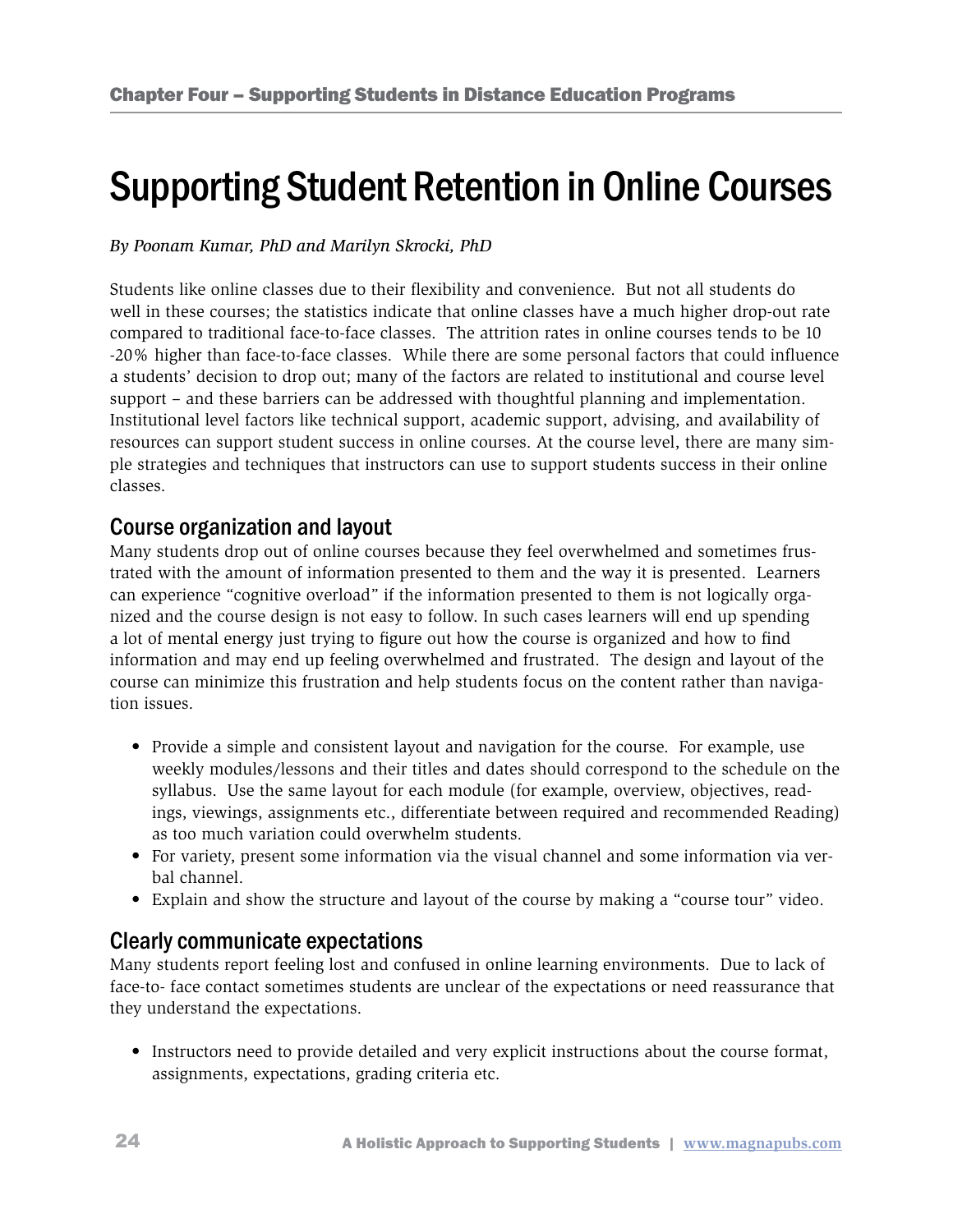- Provide a "Frequently Asked Questions" section with a list of questions that students may have about the course
- Provide rubrics and sample assignments. Creating short video tutorial explaining the rubric and assignment would give students very concrete idea of the expectations.
- Quiz tool can be utilized to assure comprehension of course responsibilities as outlined in the syllabus. Students are allowed multiple attempts to make the

*Many students report feeling lost and confused in online learning environments.*

quiz low pressure and assure confidence when utilizing the quiz tool function.

#### Prepare students

Many times students enroll in online courses without a realistic understanding of what it takes to be a successful learner in an online environment. Online learning environments are better suited for students who are self-disciplined, motivated and know how to manage their time. An orientation to online learning and tips on how to succeed in online courses can better prepare students for online courses.

The Student Orientation should include discussions of:

- Technical skills
- Understanding of Online/ Hybrid learning environments
- Study Skills
- Workload Management
- Communication
- Resources- Technical help and other campus resources
- Welcoming and personal introductory video of the instructor in a non-academic role
- A library of resources on issues affecting online instruction such as time management, computer accessibility, willingness to reach out with questions etc.

#### Chunk the content and scaffold instruction

Sometimes the workload and reading requirements in online courses may seem daunting to students, especially if they don't have very good time management and prioritization skills. Chunking and organizing the content meaningfully into modules/units not only makes it easy for students to understand and remember the concepts but also makes it more manageable for them. By doing this instructor can present complex concepts/ideas in "bite size information" so students can understand, apply and retain the information. By incorporating assessments and feedback with every learning module, instructors have the opportunity to scaffold students' learning.

• Divide big assignments or projects into smaller milestones to help students manage the workload and to provide feedback at each step.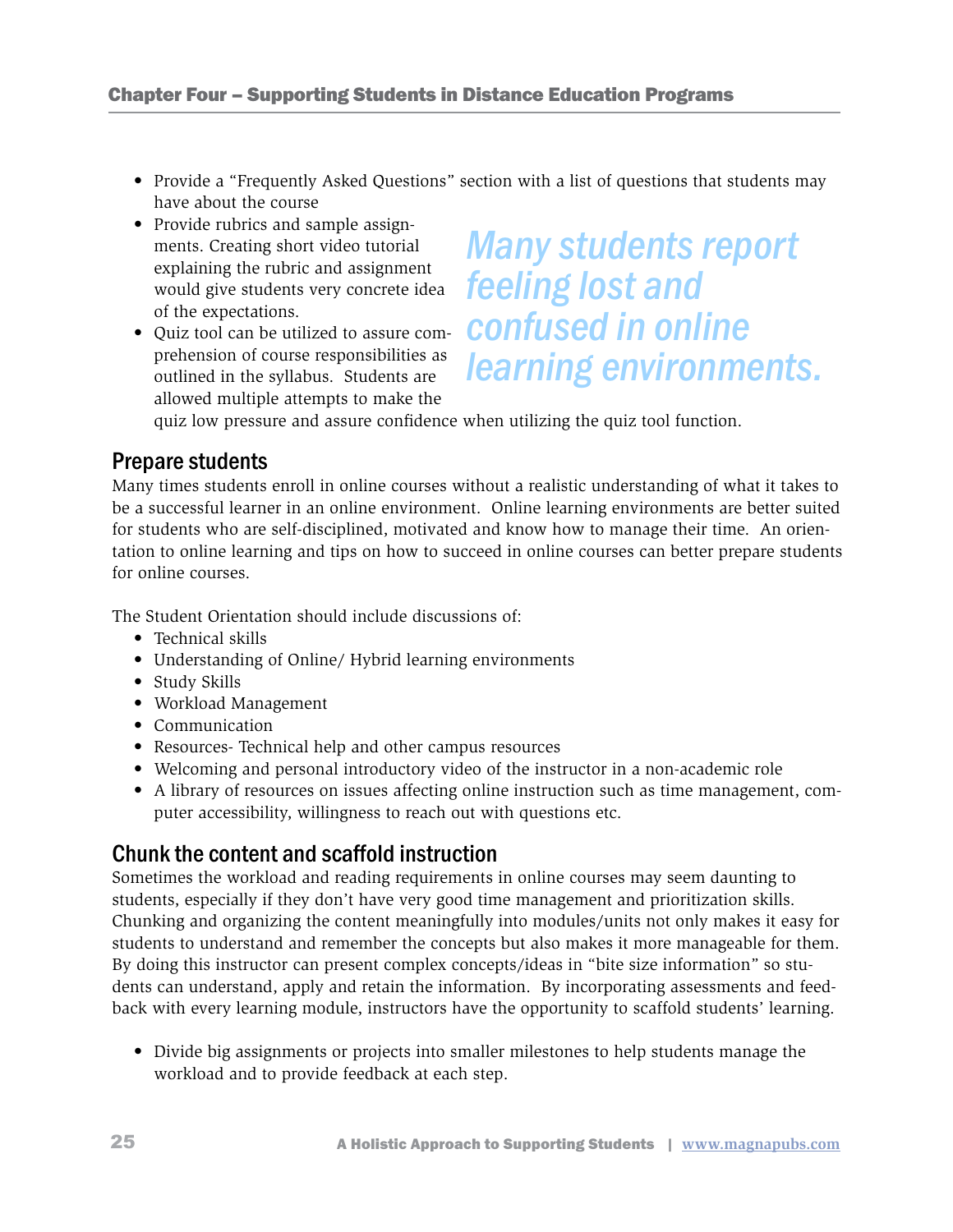• Provide review sessions or instructional videos where you notice gaps in learning to clarify concepts.

#### Humanize the course

Students report that one of the main reasons they drop out of online courses or programs is because they feel lonely and isolated. Learning is a social activity; we learn through interactions and discussions with others. In absence of face-to-face contact, online learning can be an isolating experience if there are no opportunities to interact with others in the course. Humanize the online experience through personal interactions, stories and add the human touch to it.

- Set a warm welcoming tone right in the beginning of the course to connect with students.
- Do ice breaking activities to create a community of learners. Ask students to share personal profiles, bios, stories and other examples
- Offer a "live" orientation session through Skype or any other web conferencing tool so students have the opportunity to interact with the instructor in real time
- Provide a discussion forum for non course related social interactions
- Encourage peer to peer support
- Incorporate group work
- Provide a personal response to each student on their personal profile.
- Encourage students to contact you when commenting on their assignments or discussion postings. A simple "as always, contact me with any questions" assists with comfort when seeking additional information.

These simple strategies will help students succeed in your courses.

*Dr. Poonam Kumar is the director of online/hybrid learning and Dr. Marilyn Skrocki is an associate professor of health sciences at Saginaw Valley State University.*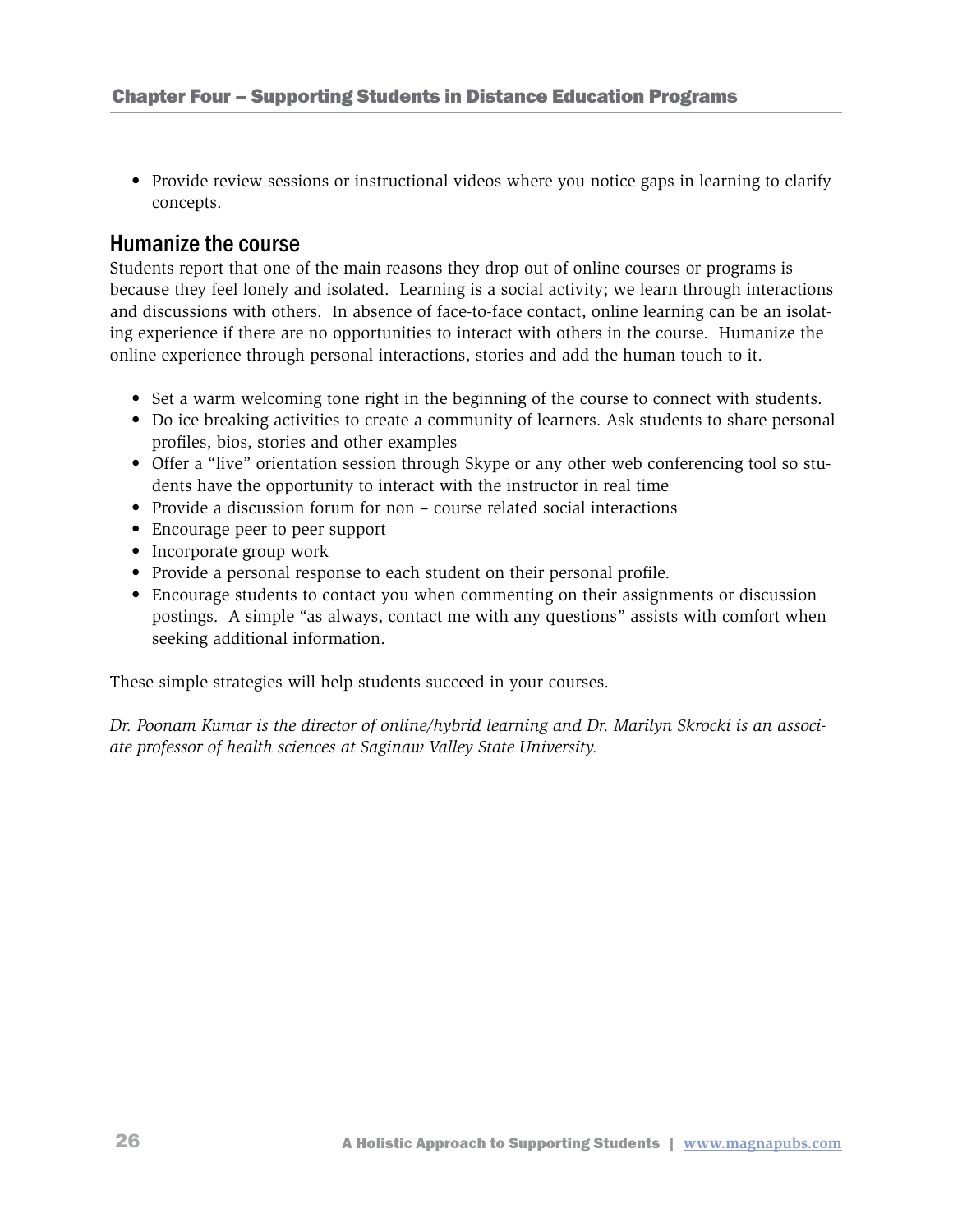# Chapter Five Supporting Students through Recruitment **Strategies**



**All articles were selected from**  *Recruitment & Retention* **newsletter.** 

### Graduate Recruitment: One Possible Solution to Enrollment Dilemma?

Undergraduate-focused institutions often have a cookie-cutter approach to recruitment. When the calendar flips to August, most schools consider this the start of a new cycle with the clock ticking down to May 1. The calendar year follows a fairly predictable path, with a few creative adjustments along the way.

For many institutions, a declining number of high school graduates, decreasing enrollment numbers, and unpredictable yield rates are contributing to the colleges' need for new ideas, particularly in the area of revenue generation. Many admissions offices are now turning to their graduate programs, hoping to increase those enrollment numbers.

#### Shift from undergrad to graduate

The ultimate goal of a recruitment plan, be it undergraduate or graduate, is to align with the needs of the institution. If these needs force a shift to graduate recruitment, it will take a substantial push to see changes in enrollment numbers due to the nature of these programs.

Patience is the first component of any new recruitment plan. Both admissions staff and senior administrators will need to create a realistic timeline for the new venture. Identifying areas of collaboration with local industries, neighboring colleges, and faculty will also create a smoother transition. Innovation of recruiters and all campus and off-campus partners will help each institution rise above its competition.

The following compilation is by no means a comprehensive graduate plan. This is simply the springboard to begin the transition that so many of our colleagues will experience as the admis-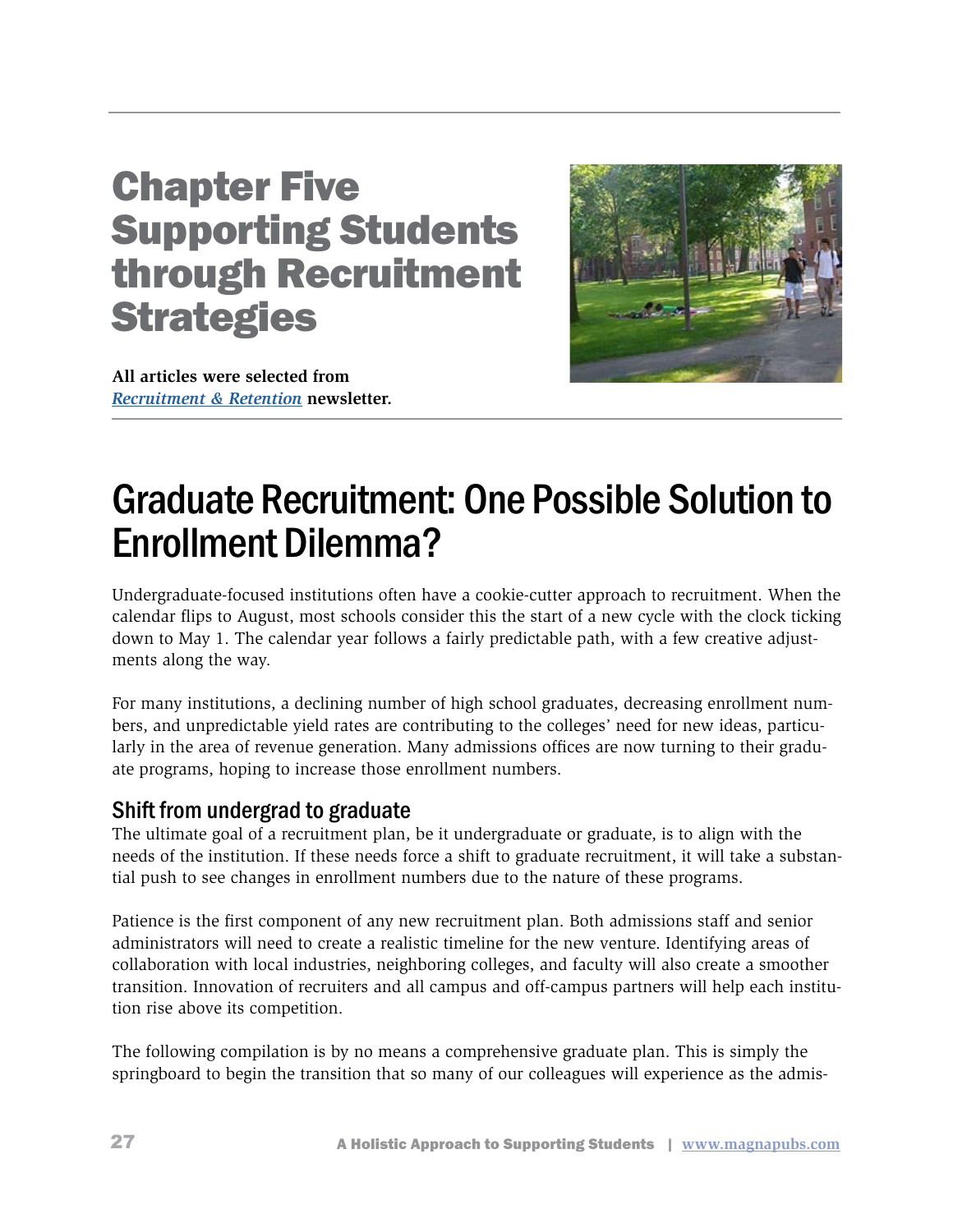sions landscape continues to shift. Patience, collaboration, and innovation have already been identified as starting points. While keeping these in mind as overarching ideas, you can use the following focused action items to develop ideas to enroll a bigger and better graduate class.

#### Identifying programs

Depending on the number of graduate programs your institution supports, it may be impossible to create an all-encompassing plan. The first task is to identify which programs will produce the greatest return on investment. What programs are consistently not reaching enrollment capacity?

*The first task is to identify which programs will produce the greatest return on investment.*

Which untapped industries requiring advanced degrees surround the campus? The answer to these questions may be data-driven and may take some time to identify.

If graduate enrollment is a priority because tuition revenue is down, the focus will likely fall on the programs that have the most room for growth. For instance, Program A has a capacity of 120 students, but only enrolls 100. Meanwhile, Program B has the same capaci-

ty, but only enrolls 80 students. Although Program B has the greater growth ability, the potential needs to be assessed. Perhaps Program B is within a failing industry. It may not be worth the effort to recruit if the program will no longer be relevant to society in 10 years. This research is not easy to access and may take longer than the actual implementation of the recruitment plan.

#### Creating relationships

Once programs have been identified (10 to 15 percent of graduate programs is an ideal start), it is time to consider who needs to be involved with the growth plan. Key players will be program directors, faculty, current graduate students, alumni, marketing, local media, local industries, and neighboring institutions.

Many of these partnerships can be sacrificed at the start, but not the faculty working within the program. After assessing the structure of the college, determine who needs to have a seat at the table (vice president, deans, department chairs, etc.). Set up an initial meeting with this group and present the data.

It is crucial at this stage to foster a buy-in and understanding of why new efforts are needed. Be prepared to share how involved the faculty will need to be in this process. At the start, it may be attendance at one open house per year. Or it may be participation in lunch meetings with local businesses.

During the initial organizational meetings, take a moment to ask what the faculty may already be doing that could be integrated into a comprehensive plan. They may have already developed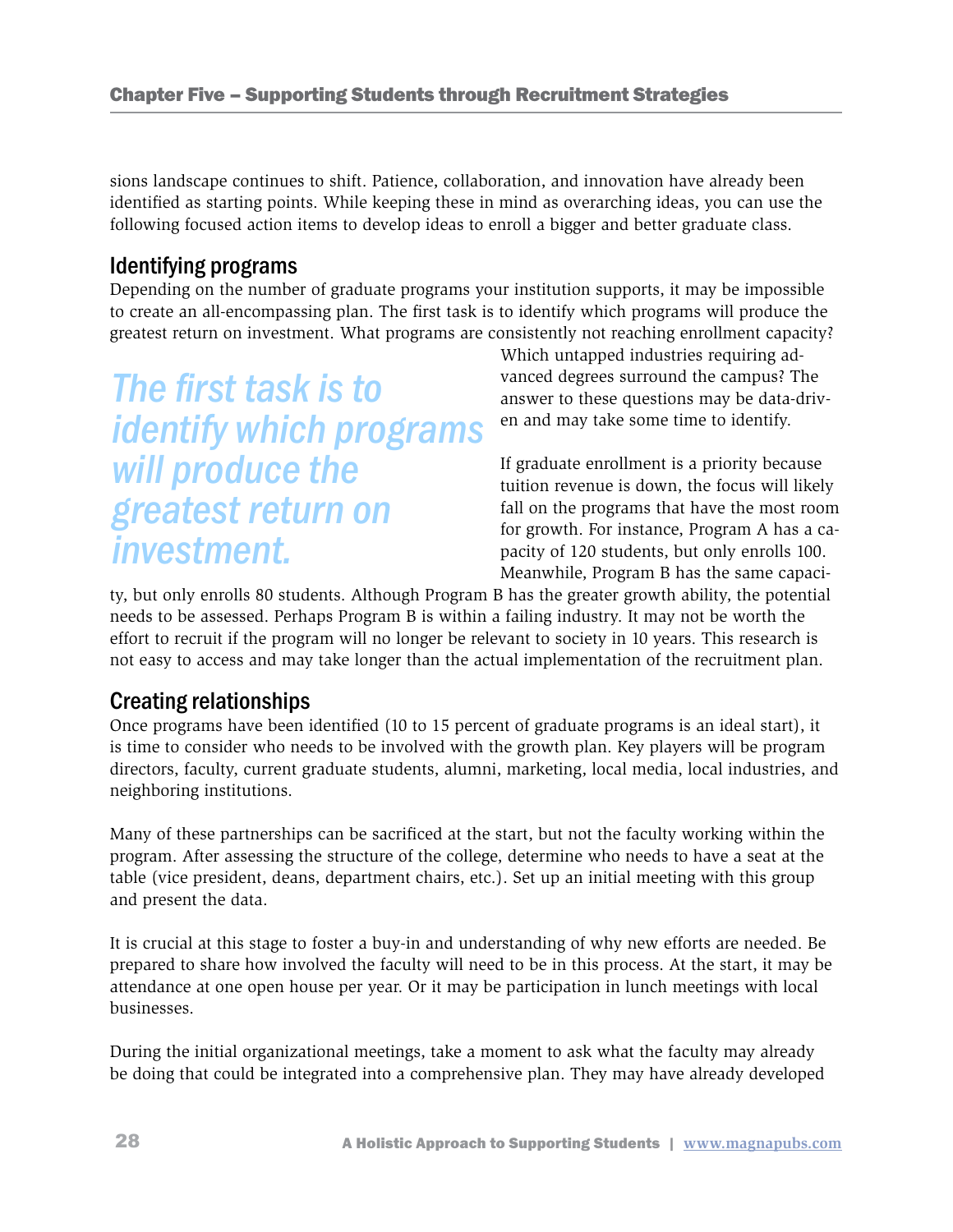a publication/newsletter or hosted events on campus. Maximize current ongoing initiatives while planning for the new ones.

What type of relationship has been established with your marketing or publications department? If the admissions office has complete control of this division, the process will be much easier. Those institutions that outsource their work or partner with other departments will need to generate a similar buy-in for realistic outcomes. Know the types of media you would like to use based on budget restrictions. Items such as brochures, emails, and postcards are fairly simple. If you will be asking for radio time, billboards, or airport advertisements, these items should be presented up front, even if they are options to explore in later years.

Current students and alumni of graduate programs may be your biggest community partners, provided they are willing to share their experience. A focus group may provide a nice starting point to determine why students chose your institution and their career outcomes. This can assist in both the marketing strategies for the future and testimonials to include in publications and conversations. The use of social media could be one way to link current undergraduates with current graduate students.

Corporate partners may be highly dependent on the location of your institution and types of courses taught. If your target programs are offered as a global campus (online), your options for industry relationships are endless. For an institution offering on-campus or hybrid experiences, partners should be focused within a certain radius of the campus.

#### On- and off-campus events

Graduate programs are identified and partners are now on board. Next, it is time to form the actual recruitment plan, beginning with a timeline of events for each program. If your institution offers an undergraduate open house, a graduate equivalent will be the simplest addition to the on-campus programs. Graduate tours in the evening for specific groupings of academic areas might also create a personalized feel for prospects. For instance, offer an evening event for all science programs. Begin with a tour followed by faculty conversation and light refreshments.

The ability to offer off-campus events will depend on the budget of the institution and the willingness of faculty to participate. For instance, businesses may be agreeable to hosting your institution, but it should be worth their while. Offering lunch during your presentation will be appealing. These lunches should involve a short faculty presentation.

The steps described only scratch the surface of developing a graduate recruitment plan. It is rare that this type of plan will take shape overnight, or even effectively over a year, but a logically structured approach that fits your institutional setting will make it that much easier to develop an effective plan that yields positive results.

*Jennifer Ziegenfus is the assistant director of university admissions at Towson University.*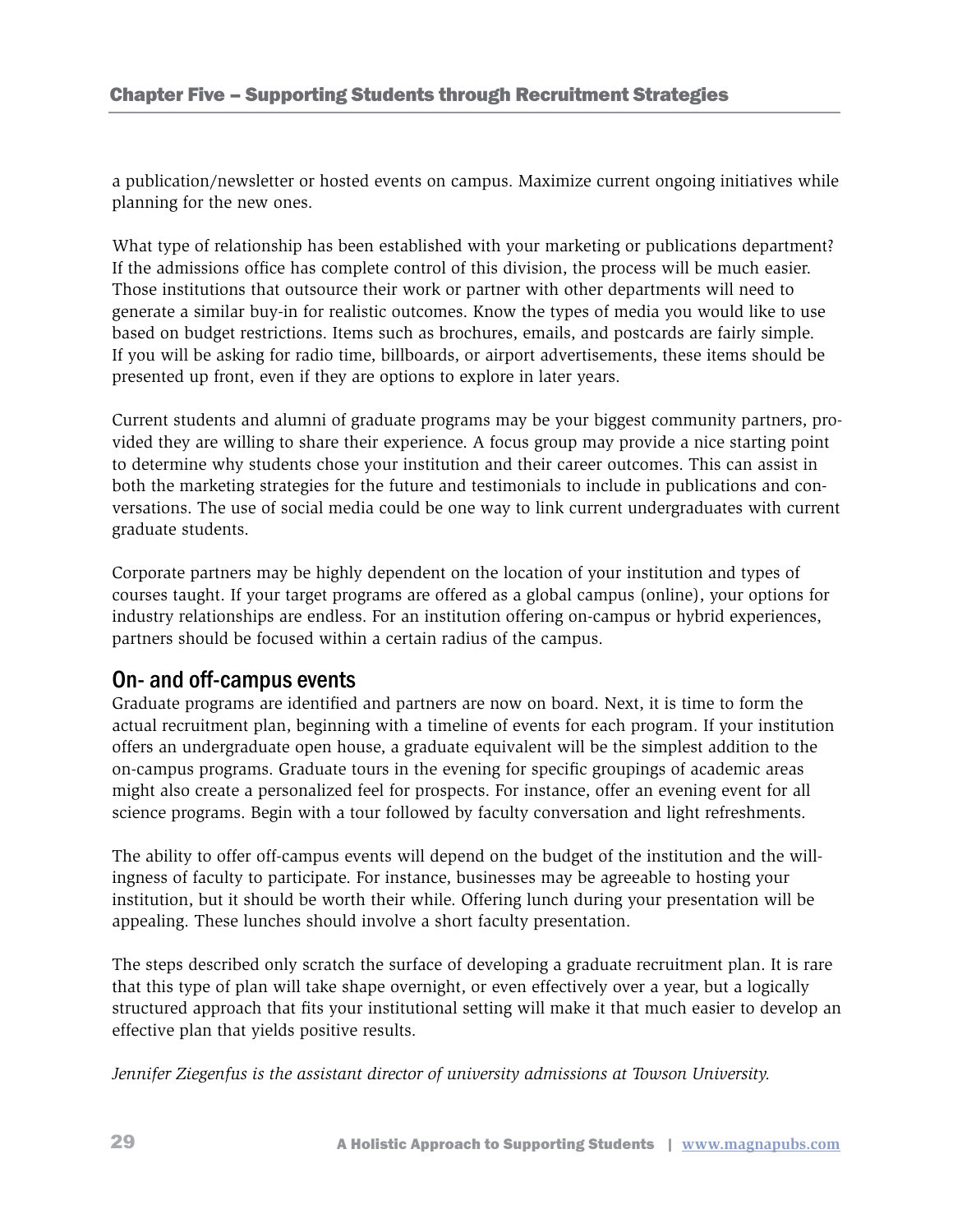## Counselor's Notes: On-the-Spot Admissions

#### *Written by: Leroy Satchell*

Of the various strategies that college admissions offices implement to reach their strategic goals, one that has continued to increase in popularity is the "on-the-spot" or "on-site" admissions strategy. This usually involves some form of instant admission in which the admissions officer conducts an interview with a student, reviews the student's application and supplemental materials, and offers an admissions decision the same day.

This program provides benefits for the college admissions officer, the high school student, and the guidance counselor. The benefits for the admissions officer include the increased appeal to students, the attraction of students who tend to be higher achieving, and the partnerships fostered with the various constituents involved. All the while, the guidance counselor and student also benefit from a less stressful college search process and increased confidence. In addition, onthe-spot admissions provides a unique opportunity for admissions officers and guidance counselors to establish deep-rooted recruitment pipelines.

In my time serving as an admissions officer, I was able to note three distinctive ways that the on-site admissions program proved to be advantageous in forming relationships and benefiting all constituents involved. Unlike other traditional methods, these targeted efforts require more intentional interpersonal connections, and the partnerships formed with guidance counselors are some of the most valued resources in the recruitment process.

#### Displays investment

On-the-spot admissions are not like the traditional 30- to 40-minute presentations in which an admissions officer visits a high school and delivers information to students to "sell" them on the school. On-site admissions is an investment. It takes time.

In the traditional model, the admissions officer can be seen as one who has a "passerby" relationship. The admissions officer has a list of schools that must be visited on that particular day, so at times the school can be seen as a checkmark on a to-do list—admissions officers in this case are simply presenting information, taking inquiries, and moving on to the next location.

In contrast, an admissions officer hosting an on-site admissions program can spend upwards of four hours (or longer) at one school sifting through the paperwork, answering questions, and interviewing students. This method is more of a quality-versus-quantity approach. However, due to the care that is expressed, the quantity of interested students increases. The guidance counselor and the student recognize the investment, and it stands apart from what they might see from admissions officers on a daily basis.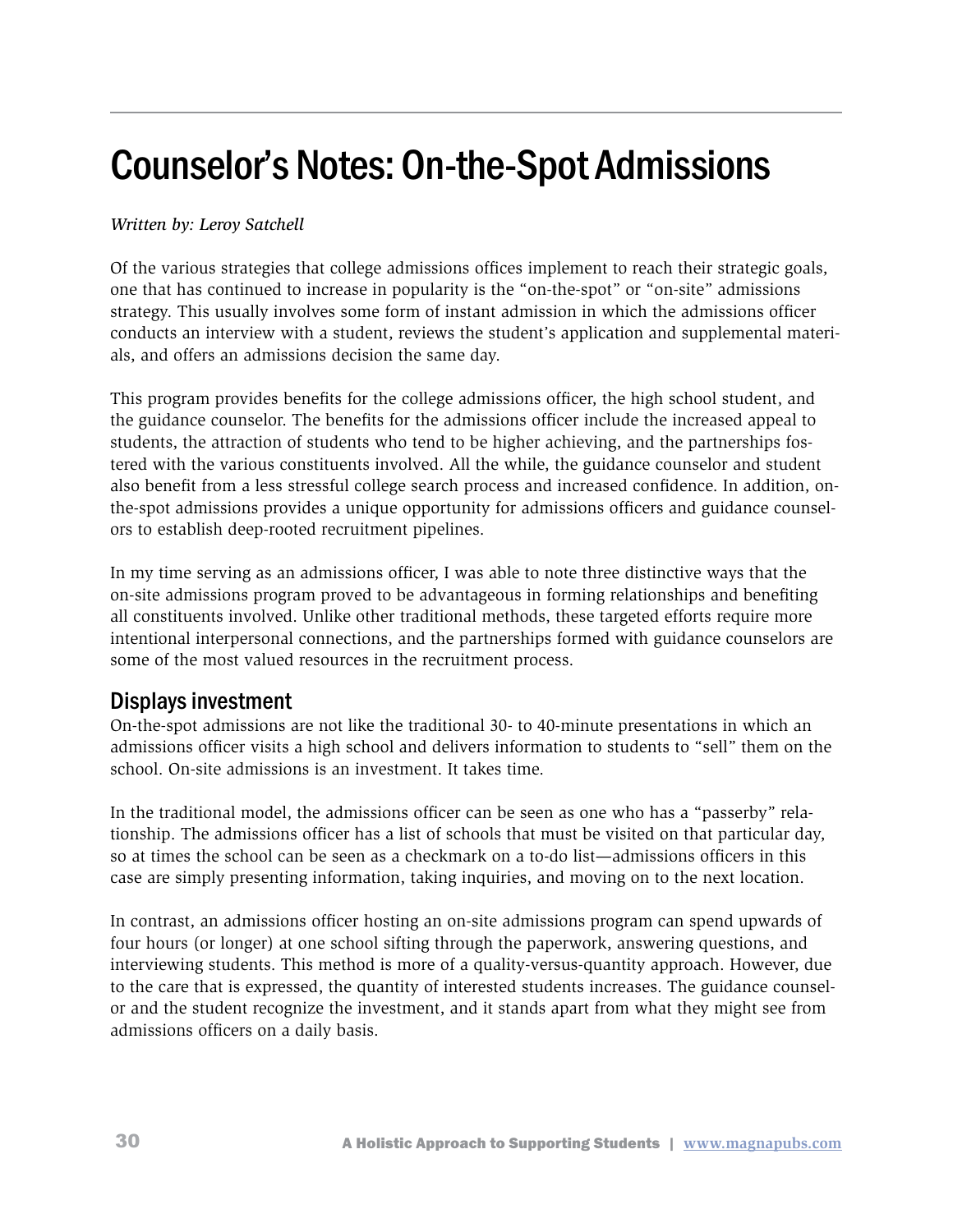#### Provides value

When conducting the on-the-spot admissions program, the admissions officer actively seeks to gather information from the student, as opposed to solely providing information to the student about what the institution can offer them. Officers learn about the student's interests, his or her goals and dreams, and what the student is seeking in an institution.

This on-site program tells students that there are institutions that are interested in hearing from them and hearing about them. As a result, this program provides immense value to students, particularly those who are first-generation and are lacking the knowledge and confidence related to their qualifications. These students are provided with a platform to connect personally with an admissions officer who can provide each student with firsthand information on how the institution can help that student achieve their college and career aspirations.

#### Creates partnerships

As one who has served as both an admissions officer and a high school guidance counselor, I have found that one of the indirect benefits of the on-site admissions program is the opportunity it provides to connect guidance counselors back to an aspect of the job that originally interested them in the field: servicing their students in a way that makes a difference.

Guidance counselors are provided with an opportunity to remove themselves from the administrative components of their positions and immerse themselves in the actualization of students' dreams. Providing counselors with this opportunity to help aid their students in achieving their goals causes a connection that can supersede that of the traditional counselor relationship.

As a result of this phenomenon, guidance counselors are actively searching for students who meet the criteria and are a good fit for the institution. Due to the connectedness of this process, admissions officers have created ambassadors of the guidance counselors. Although they are not direct representatives of the institution, they still serve as advocates for the students and are proud to point them in the direction of a trusted admissions officer.

The manner in which these relationships form only displays a small piece of the overarching benefit to students and professionals. And although much research points to the favorable outcomes of on-site admissions programs (and other nontraditional programs like them), it is up to each institution to assess the demographics of its student population (both current and anticipated) and devise a plan to best implement these changes in a way that will produce seeds of longevity.

Despite where an institution is at in the process of formulating its recruitment goals, staff members can be assured that these programs and strategies continue to help colleges and universities develop recruitment pipelines and partnerships that will assist in navigating the ever-changing landscape of college admissions.

*Leroy Satchell is a guidance counselor at Wicomico High School in Salisbury, Maryland. He formerly served as a senior admissions counselor at Salisbury University.*